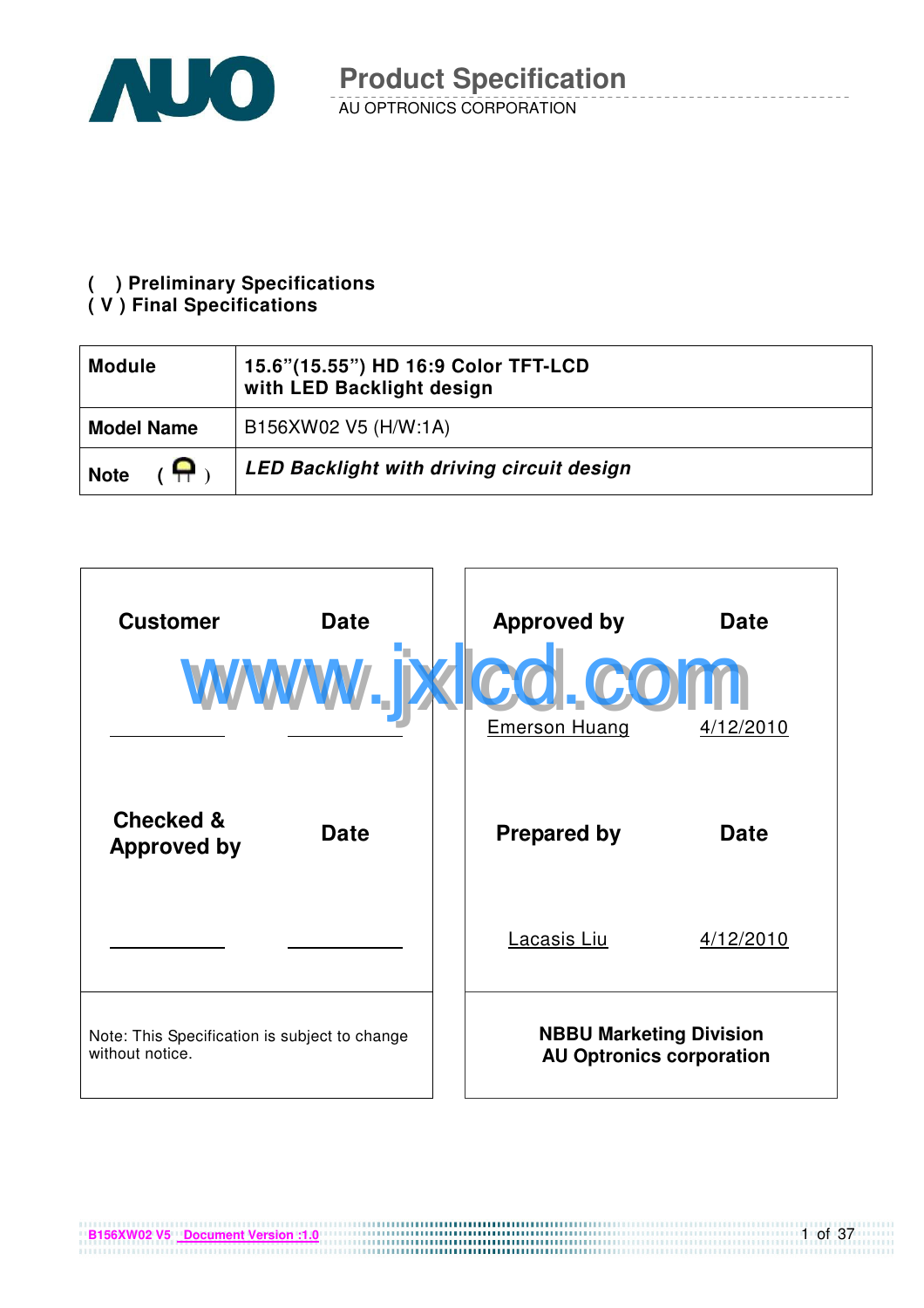

# **Contents**

| 7.1 Vibration Test<br>7.2 Shock Test AWW DV DV COLORED 26 |  |
|-----------------------------------------------------------|--|
|                                                           |  |
|                                                           |  |
|                                                           |  |
|                                                           |  |
|                                                           |  |
|                                                           |  |
|                                                           |  |
|                                                           |  |
|                                                           |  |
|                                                           |  |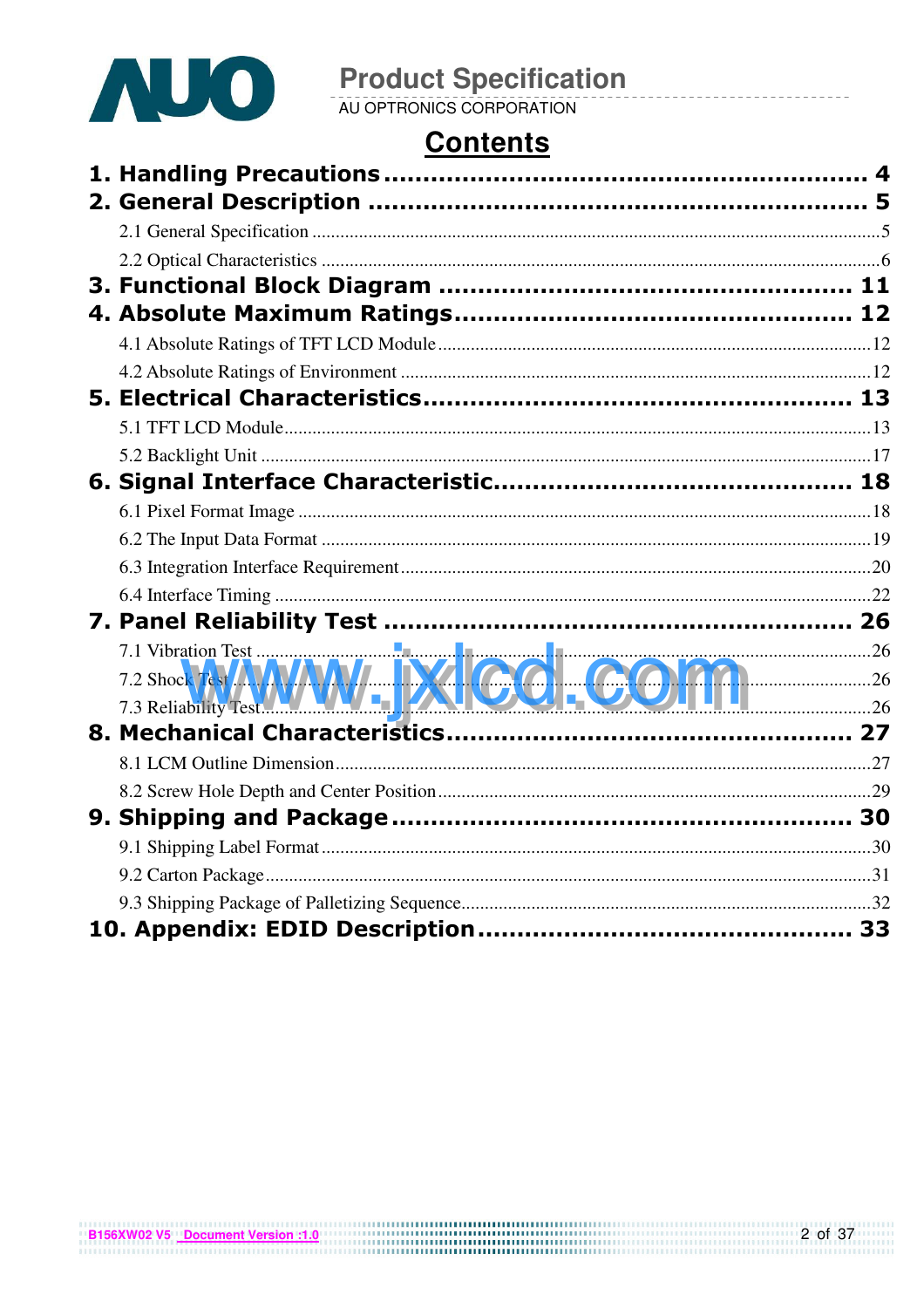

AU OPTRONICS CORPORATION

# **Record of Revision**

|     | <b>Version and Date</b><br>Page |  | Old description                   | <b>New Description</b> | Remark |
|-----|---------------------------------|--|-----------------------------------|------------------------|--------|
| 1.0 | All<br>2010/04/12               |  | <b>First Edition for Customer</b> |                        |        |
|     |                                 |  |                                   |                        |        |
|     |                                 |  |                                   |                        |        |
|     |                                 |  |                                   |                        |        |
|     |                                 |  |                                   |                        |        |
|     |                                 |  |                                   |                        |        |
|     |                                 |  |                                   |                        |        |
|     |                                 |  |                                   |                        |        |



3 of 37

| <b>B156XW02 V5</b> Document Version :1.0 |  |  |  |  |  |  |  |  |  |  |  |  |  |  |
|------------------------------------------|--|--|--|--|--|--|--|--|--|--|--|--|--|--|
|                                          |  |  |  |  |  |  |  |  |  |  |  |  |  |  |
|                                          |  |  |  |  |  |  |  |  |  |  |  |  |  |  |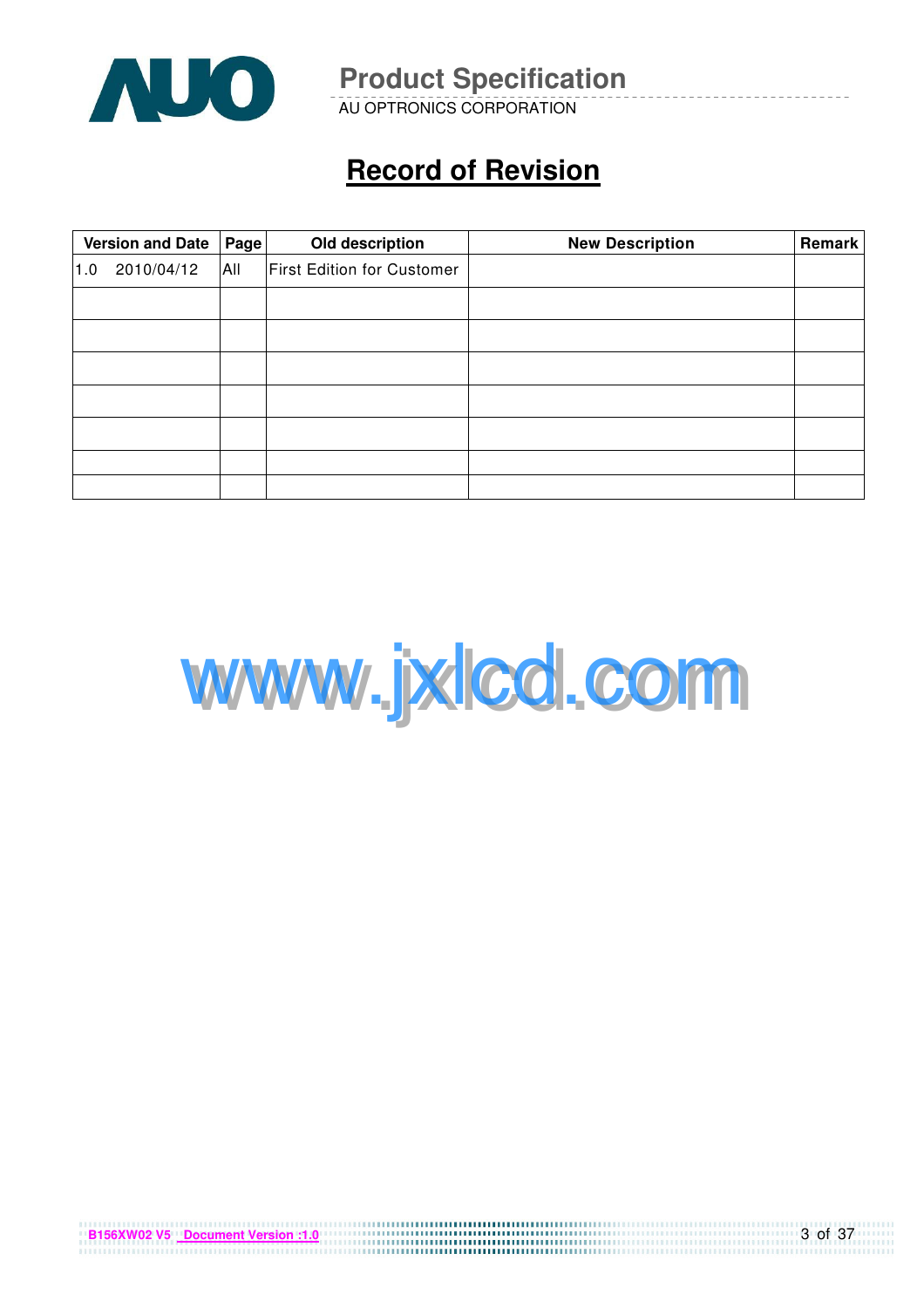

#### AU OPTRONICS CORPORATION

### **1. Handling Precautions**

- 1) Since front polarizer is easily damaged, pay attention not to scratch it.
- 2) Be sure to turn off power supply when inserting or disconnecting from input connector.
- 3) Wipe off water drop immediately. Long contact with water may cause discoloration or spots.
- 4) When the panel surface is soiled, wipe it with absorbent cotton or other soft cloth.
- 5) Since the panel is made of glass, it may break or crack if dropped or bumped on hard surface.
- 6) Since CMOS LSI is used in this module, take care of static electricity and insure human earth when handling.
- 7) Do not open nor modify the Module Assembly.
- 8) Do not press the reflector sheet at the back of the module to any directions.
- 9) At the insertion or removal of the Signal Interface Connector, be sure not to rotate nor tilt the Interface Connector of the TFT Module.
- 11) After installation of the TFT Module into an enclosure (Notebook PC Bezel, for example), do not twist nor bend the TFT Module even momentary. At designing the enclosure, it should be taken into consideration that no bending/twisting forces are applied to the TFT Module from outside. Otherwise the TFT Module may be damaged. 12) Small amount of materials having no flammability grade is used in the LCD module. The
- LCD module should be supplied by power complied with requirements of Limited Power Source (IEC60950 or UL1950), or be applied exemption.
- 13) Disconnecting power supply before handling LCD modules, it can prevent electric shock, DO NOT TOUCH the electrode parts, cables, connectors and LED circuit part of TFT module that a LED light bar build in as a light source of back light unit. It can prevent electrostic breakdown.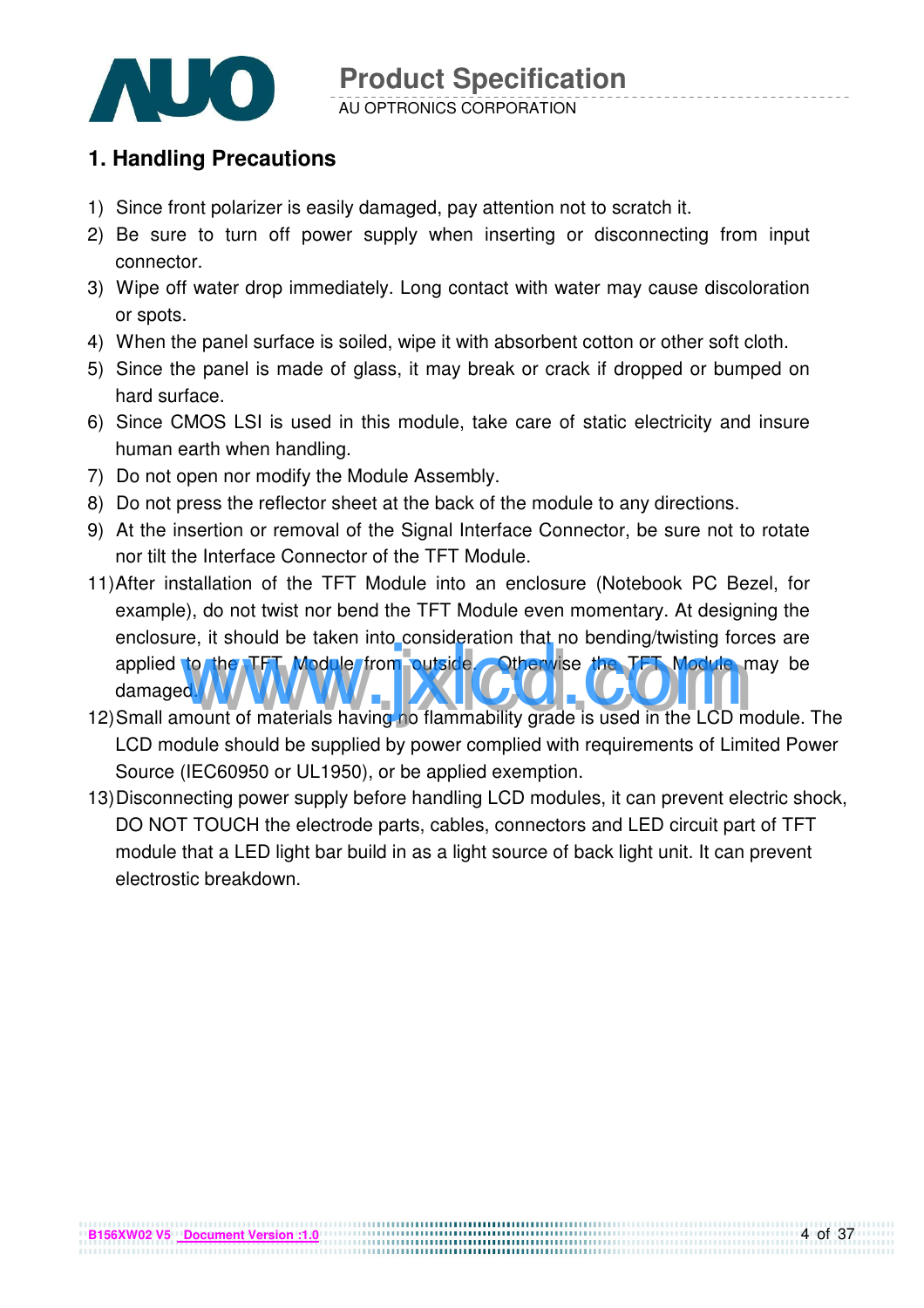

AU OPTRONICS CORPORATION

### **2. General Description**

B156XW02 V5 is a Color Active Matrix Liquid Crystal Display composed of a TFT LCD panel, a driver circuit, and LED backlight system. The screen format is intended to support the 16:9 HD, 1366(H) x768(V) screen and 262k colors (RGB 6-bits data driver) with LED backlight driving circuit. All input signals are Display Port interface compatible.

B156XW02 V5 is designed for a display unit of notebook style personal computer and industrial machine.

### **2.1 General Specification**

The following items are characteristics summary on the table at 25  $\degree$ C condition:

| <b>Items</b>                                               | <b>Unit</b>                   |                                                            |                         | <b>Specifications</b>                  |      |  |  |
|------------------------------------------------------------|-------------------------------|------------------------------------------------------------|-------------------------|----------------------------------------|------|--|--|
| Screen Diagonal                                            | [mm]                          | 394.91                                                     |                         |                                        |      |  |  |
| <b>Active Area</b>                                         | [mm]                          | 344.23 X193.54                                             |                         |                                        |      |  |  |
| Pixels H x V                                               |                               | 1366x3(RGB) x 768                                          |                         |                                        |      |  |  |
| <b>Pixel Pitch</b>                                         | [mm]                          | 0.252X0.252                                                |                         |                                        |      |  |  |
| <b>Pixel Format</b>                                        |                               | R.G.B. Vertical Stripe                                     |                         |                                        |      |  |  |
| <b>Display Mode</b>                                        |                               | Normally White                                             |                         |                                        |      |  |  |
| White Luminance (ILED=20mA)<br>(Note: ILED is LED current) | $\lceil \text{cd/m}^2 \rceil$ | 220 typ. (5 points average)<br>190 min. (5 points average) |                         |                                        |      |  |  |
| <b>Luminance Uniformity</b>                                |                               | 1.25 max. $(5$ points)                                     |                         |                                        |      |  |  |
| <b>Contrast Ratio</b>                                      |                               | 500 typ                                                    |                         |                                        |      |  |  |
| <b>Response Time</b>                                       | [ms]                          | 8 typ / 16 Max                                             |                         |                                        |      |  |  |
| Nominal Input Voltage VDD                                  | [Volt]                        | $+3.3$ typ.                                                |                         |                                        |      |  |  |
| <b>Power Consumption</b>                                   | [Watt]                        |                                                            |                         | 5.6 max. (Include Logic and Blu power) |      |  |  |
| Weight                                                     | [Grams]                       | 450 max.                                                   |                         |                                        |      |  |  |
| <b>Physical Size</b>                                       | [mm]                          |                                                            | Min.                    | Typ.                                   | Max. |  |  |
| <b>Include bracket</b>                                     |                               | Length                                                     |                         | 359.3                                  | 360  |  |  |
|                                                            |                               | Width                                                      |                         | 209.5                                  | 210  |  |  |
|                                                            |                               | <b>Thickness</b>                                           |                         |                                        | 5.5  |  |  |
| <b>Electrical Interface</b>                                |                               |                                                            | 1 channel Display port  |                                        |      |  |  |
| <b>Glass Thickness</b>                                     | [mm]                          | 0.5                                                        |                         |                                        |      |  |  |
| <b>Surface Treatment</b>                                   |                               | Glare, Hardness 3H,<br>Reflection 4.3%                     |                         |                                        |      |  |  |
| <b>Support Color</b>                                       |                               |                                                            | 262K colors (RGB 6-bit) |                                        |      |  |  |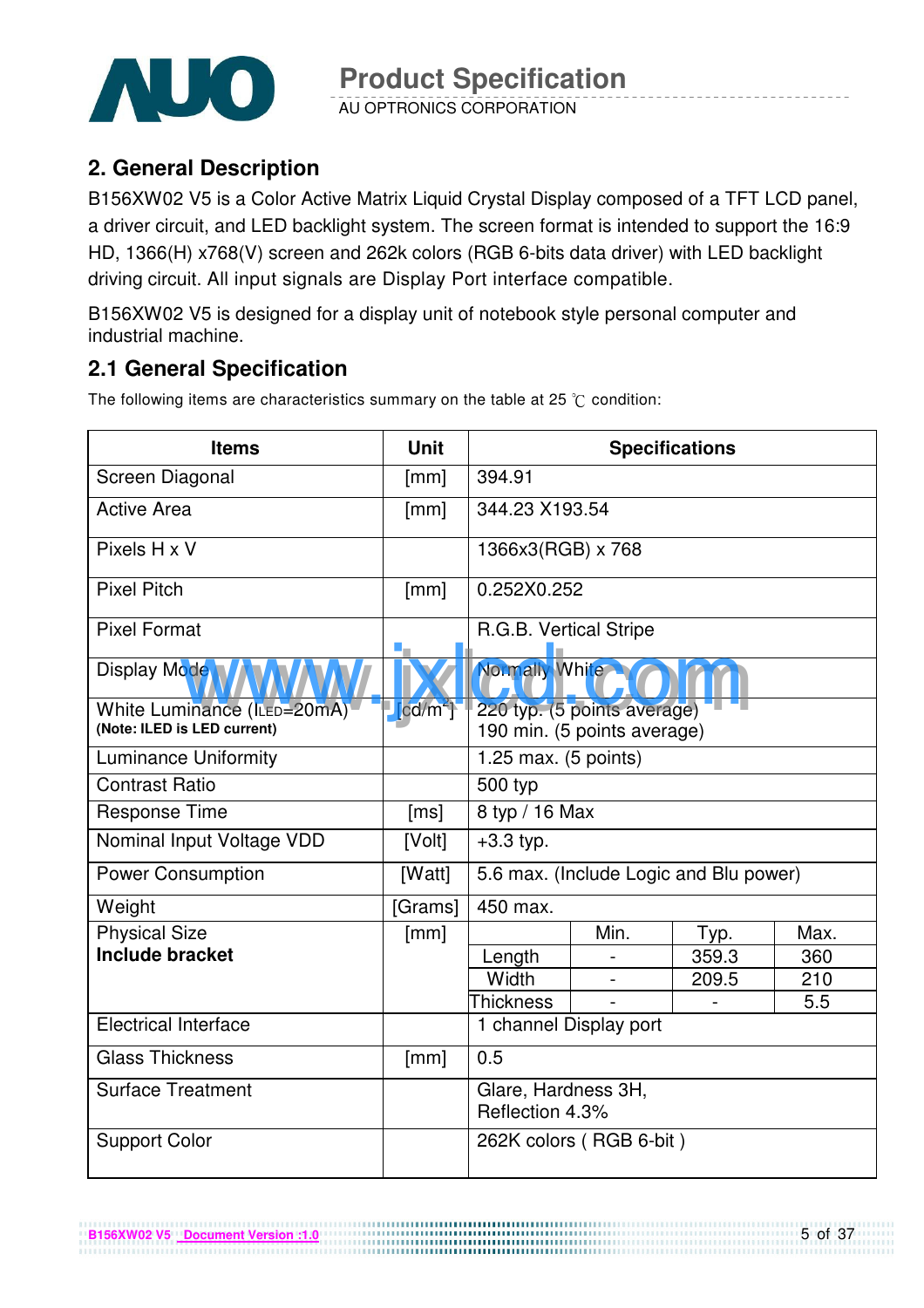

AU OPTRONICS CORPORATION

| Temperature Range<br>Operating<br>Storage (Non-Operating) | $\mathsf{I}^\circ\mathsf{C}1$<br>$\mathsf{I}^\circ\mathsf{Cl}$ | 0 to $+50$<br>$-20$ to $+60$ |
|-----------------------------------------------------------|----------------------------------------------------------------|------------------------------|
| <b>RoHS Compliance</b>                                    |                                                                | <b>RoHS Compliance</b>       |

### **2.2 Optical Characteristics**

The optical characteristics are measured under stable conditions at 25°C (Room Temperature) :

| Item                                |              | <b>Symbol</b>           | <b>Conditions</b>          |         | Min.  | Typ.             | Max.  | <b>Unit</b>     | <b>Note</b>    |
|-------------------------------------|--------------|-------------------------|----------------------------|---------|-------|------------------|-------|-----------------|----------------|
| <b>White Luminance</b><br>ILED=22mA |              |                         | 5 points average           |         | 190   | 220              |       | $\text{cd/m}^2$ | 1, 4, 5.       |
|                                     |              | $\theta$ R              | <b>Horizontal</b>          | (Right) | 40    | 45               |       |                 |                |
| <b>Viewing Angle</b>                |              | $\theta_L$              | $CR = 10$                  | (Left)  | 40    | 45               |       | degree          |                |
|                                     |              | ψн                      | <b>Vertical</b><br>(Upper) |         | 10    | 15               |       |                 | 4, 9           |
|                                     |              | $\phi_L$                | $CR = 10$                  | (Lower) | 30    | 35               |       |                 |                |
| Luminance<br><b>Uniformity</b>      |              | $\delta$ <sub>5P</sub>  | <b>5 Points</b>            |         |       | $\blacksquare$   | 1.25  |                 | 1, 3, 4        |
| Luminance<br><b>Uniformity</b>      |              | $\delta$ 13P            | <b>13 Points</b>           |         |       |                  | 1.65  |                 | 2, 3, 4        |
| <b>Contrast Ratio</b>               |              | <b>CR</b>               |                            |         |       | 500              |       |                 | 4, 6           |
| Cross talk                          |              | $\frac{9}{6}$           | 'n.                        |         |       |                  |       |                 | 4, 7           |
|                                     |              |                         | Rising                     |         |       | $\boldsymbol{6}$ |       |                 |                |
| <b>Response Time</b>                |              | $\mathsf{T}_\mathsf{f}$ | <b>Falling</b>             |         |       | $\overline{2}$   |       | msec            | 4, 8           |
|                                     |              | $T_{\rm RT}$            | <b>Rising + Falling</b>    |         | 8     | 16               |       |                 |                |
|                                     | <b>Red</b>   | <b>Rx</b>               |                            |         | 0.593 | 0.623            | 0.653 |                 |                |
|                                     |              | <b>Ry</b>               |                            |         | 0.321 | 0.351            | 0.381 |                 |                |
|                                     | <b>Green</b> | Gx                      |                            |         | 0.306 | 0.336            | 0.366 |                 |                |
| Color /<br><b>Chromaticity</b>      |              | Gy                      |                            |         | 0.544 | 0.574            | 0.604 |                 |                |
| <b>Coodinates</b>                   | <b>Blue</b>  | <b>Bx</b>               | <b>CIE 1931</b>            |         | 0.118 | 0.148            | 0.178 |                 | $\overline{4}$ |
|                                     |              | <b>By</b>               |                            |         | 0.023 | 0.053            | 0.083 |                 |                |
|                                     |              | <b>Wx</b>               |                            |         | 0.283 | 0.313            | 0.343 |                 |                |
|                                     | <b>White</b> | <b>Wy</b>               |                            | 0.299   | 0.329 | 0.359            |       |                 |                |
| <b>NTSC</b>                         |              | %                       |                            |         |       | 60               |       |                 |                |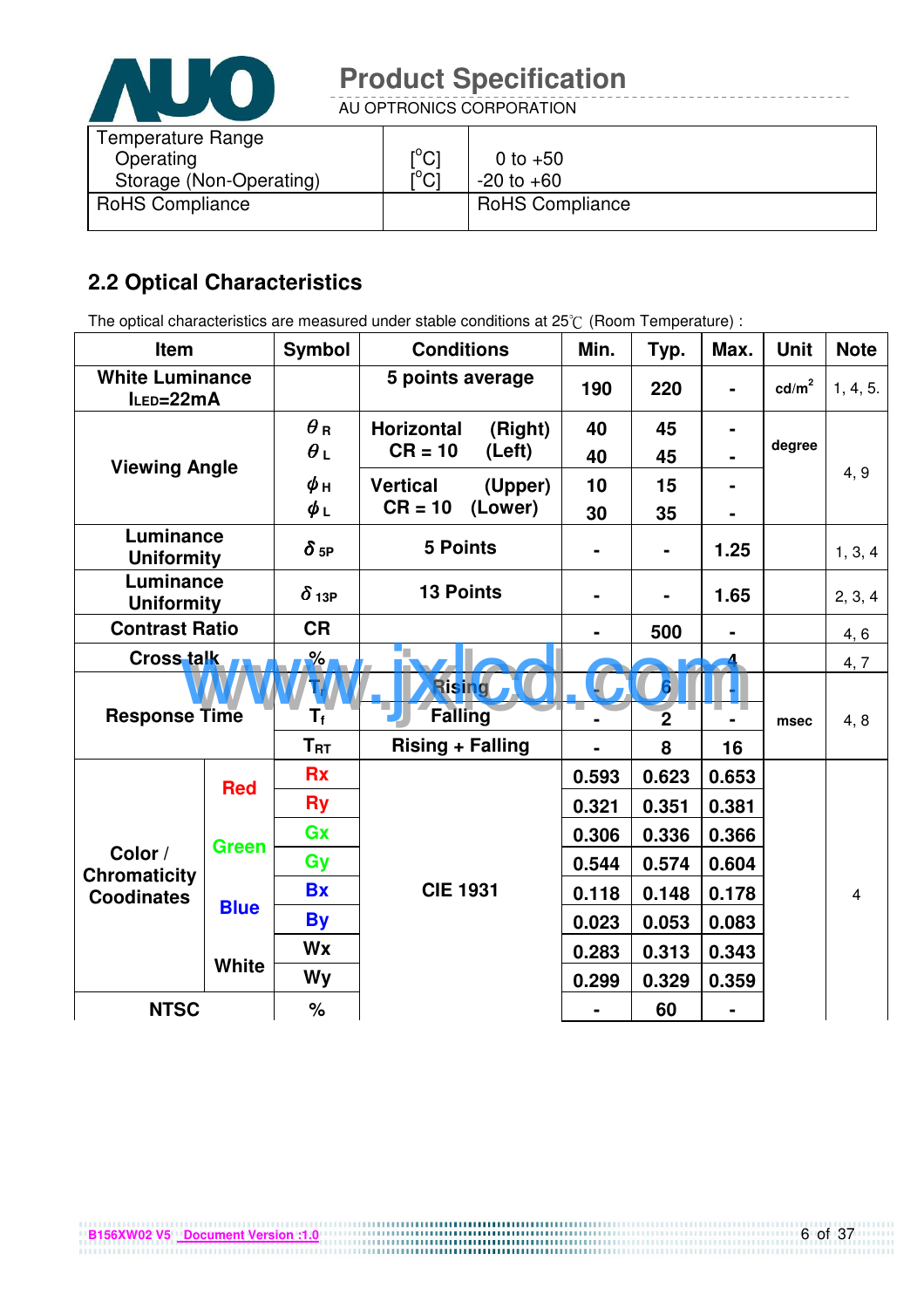

AU OPTRONICS CORPORATION

**Note 1**: 5 points position (Ref: Active area)



**Note 2**: 13 points position (Ref: Active area)



**Note 3**: The luminance uniformity of 5 or13 points is defined by dividing the maximum luminance values by the minimum test point luminance

| $\delta$ w <sub>5</sub>  | Maximum Brightness of five points     |
|--------------------------|---------------------------------------|
|                          | Minimum Brightness of five points     |
|                          | Maximum Brightness of thirteen points |
| $\delta$ W <sub>13</sub> | Minimum Brightness of thirteen points |

#### **Note 4**: Measurement method

The LCD module should be stabilized at given temperature for 30 minutes to avoid abrupt temperature change during measuring. In order to stabilize the luminance, the measurement should be executed after lighting

7 of 37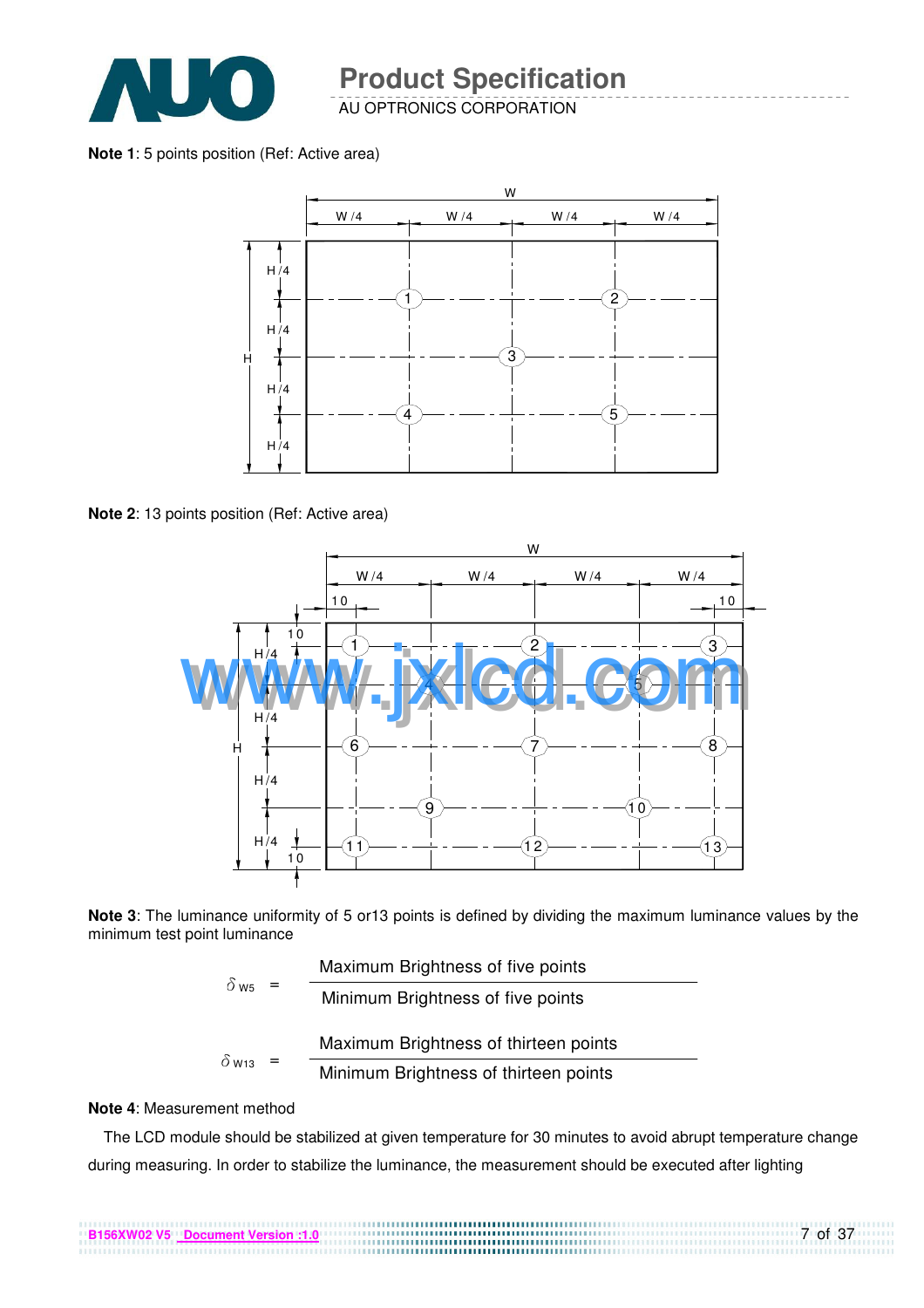

AU OPTRONICS CORPORATION

Backlight for 30 minutes in a stable, windless and dark room, and it should be measured in the center of screen.



Contrast ratio  $(CR)$ = Brightness on the "White" state Brightness on the "Black" state

**Note 7** : Definition of Cross Talk (CT)

 $CT = |Y_B - Y_A| / Y_A \times 100$  (%)

#### Where

 $Y_A$  = Luminance of measured location without gray level 0 pattern (cd/m<sub>2</sub>)

 $Y_B =$  Luminance of measured location with gray level 0 pattern (cd/m2)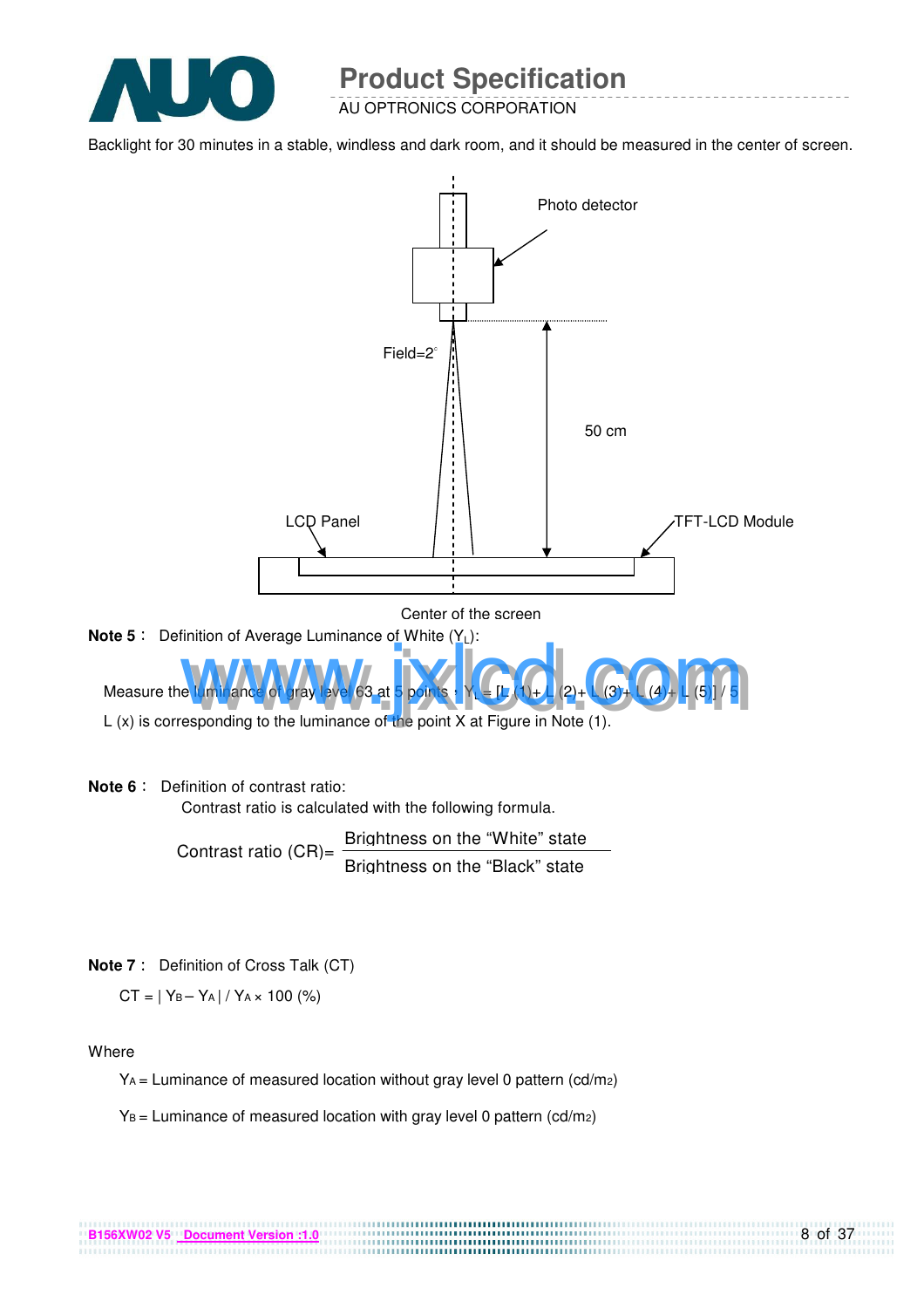

AU OPTRONICS CORPORATION



**Note 8**: Definition of response time:

The output signals of BM-7 or equivalent are measured when the input signals are changed from "Black" to "White" (falling time) and from "White" to "Black" (rising time), respectively. The response time interval between the 10% and 90% of amplitudes. Refer to figure as below.



....................................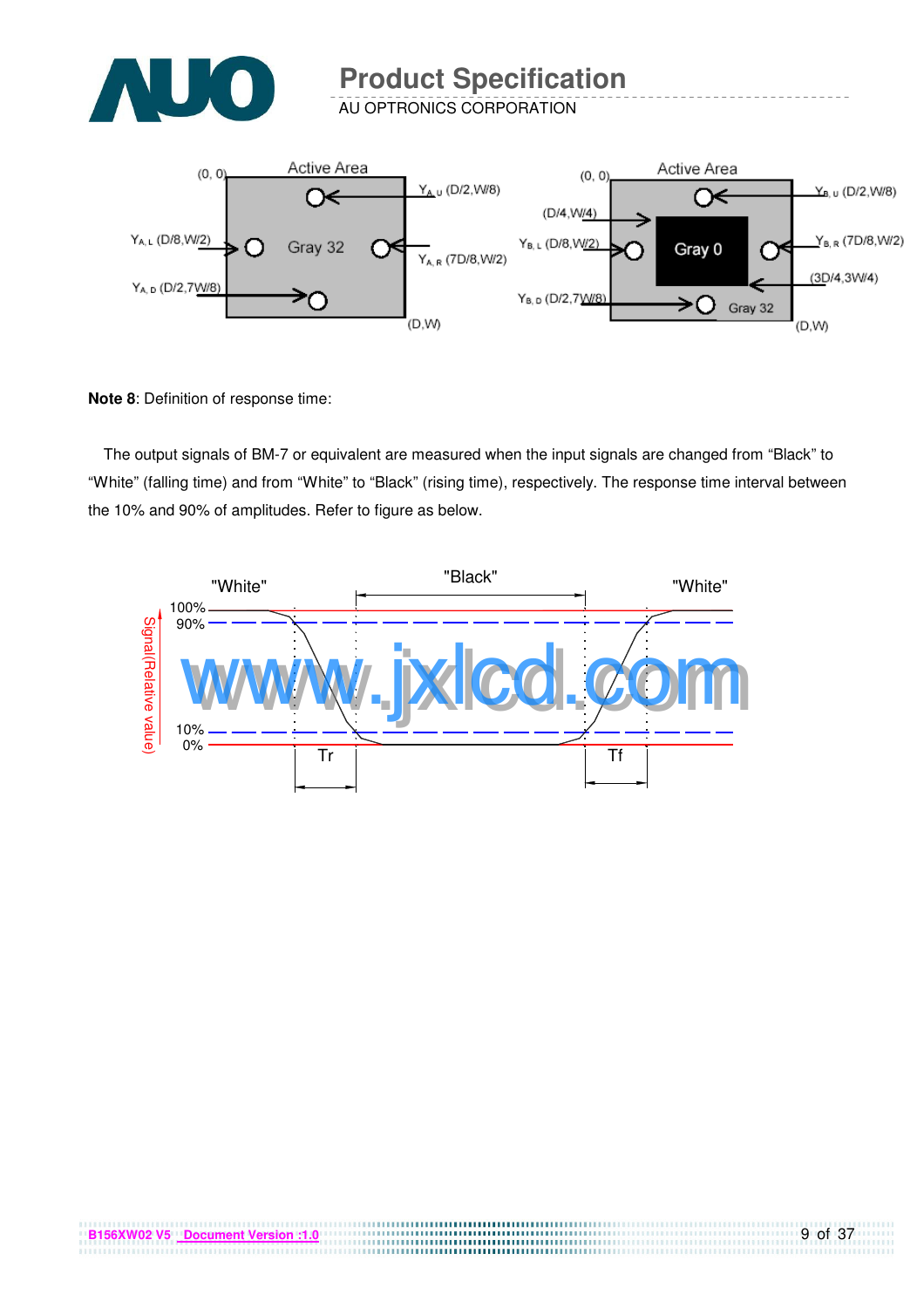

AU OPTRONICS CORPORATION

#### **Note 9**. Definition of viewing angle

Viewing angle is the measurement of contrast ratio  $\geq$  10, at the screen center, over a 180° horizontal and 180° vertical range (off-normal viewing angles). The 180° viewing angle range is broken down as follows; 90° (θ) horizontal left and right and 90° (Φ) vertical, high (up) and low (down). The measurement direction is typically perpendicular to the display surface with the screen rotated about its center to develop the desired measurement viewing angle.

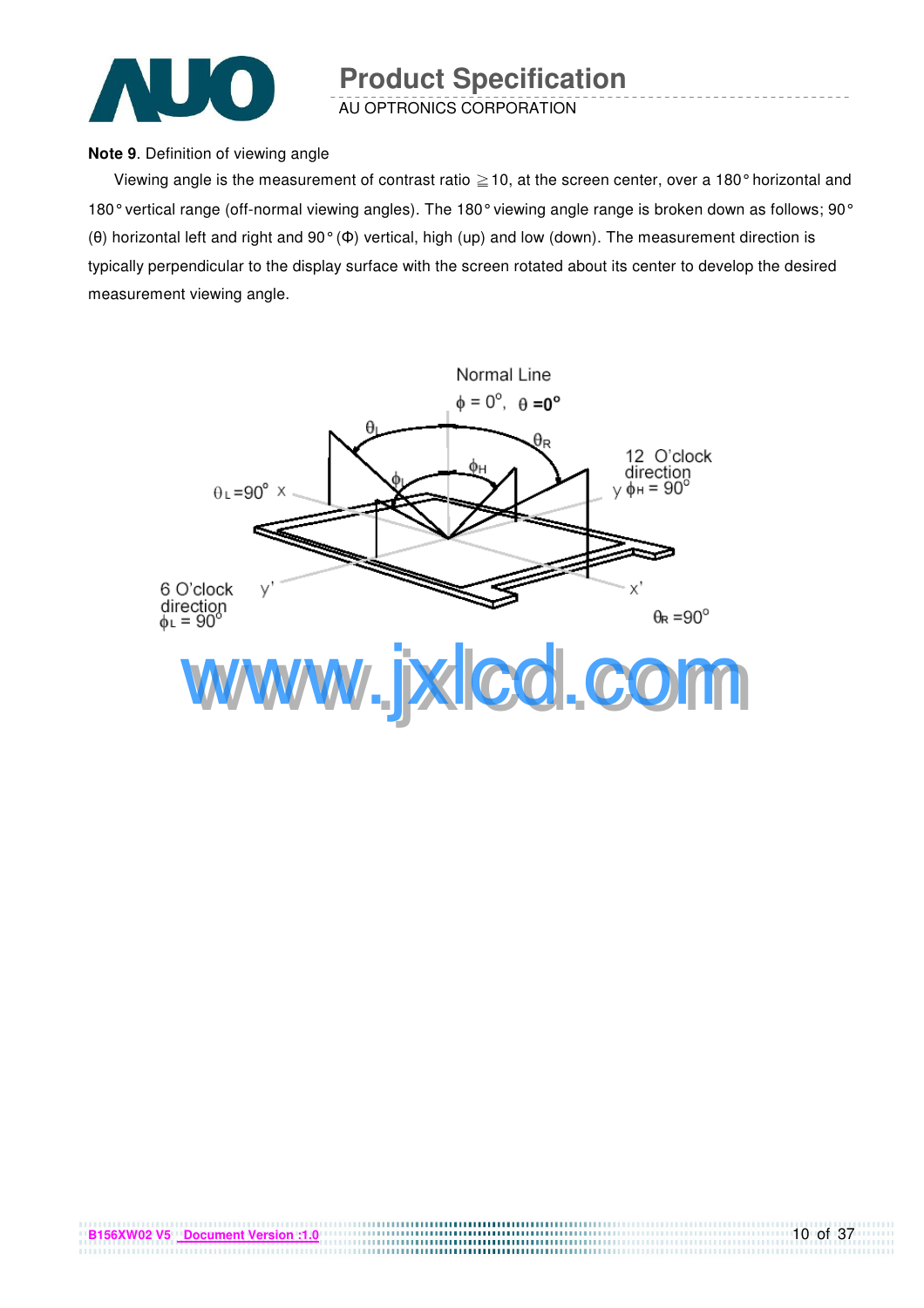

AU OPTRONICS CORPORATION

### **3. Functional Block Diagram**

The following diagram shows the functional block of the 15.6 inches wide Color TFT/LCD 40 Pin one channel Module

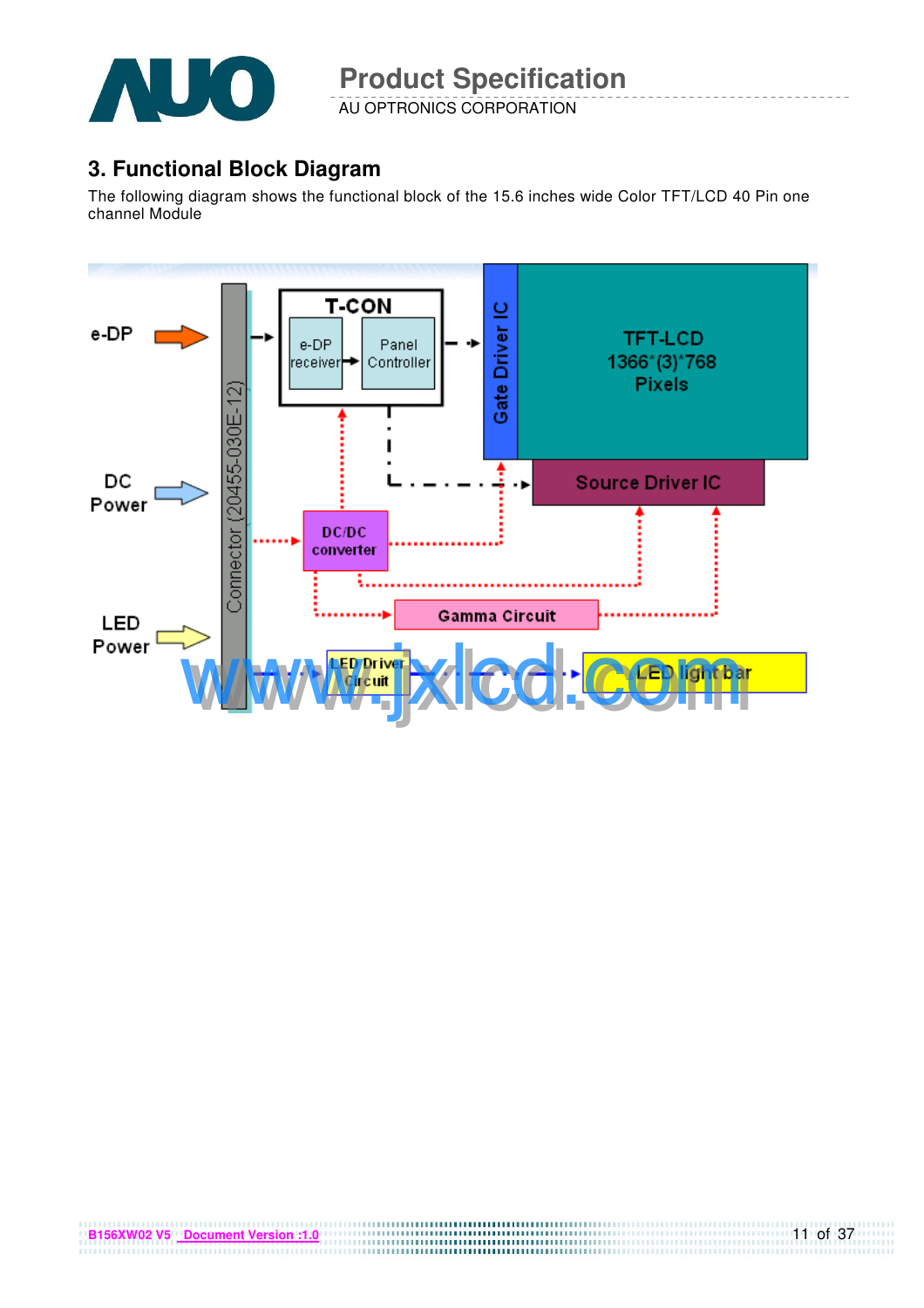

AU OPTRONICS CORPORATION

### **4. Absolute Maximum Ratings**

An absolute maximum rating of the module is as following:

#### **4.1 Absolute Ratings of TFT LCD Module**

| Item                    | <b>Symbol</b> | Min    | <b>Max</b> | Unit   | <b>Conditions</b> |
|-------------------------|---------------|--------|------------|--------|-------------------|
| Logic/LCD Drive Voltage | Vin           | $-0.3$ | +4.0       | [Volt] | Note $1,2$        |

### **4.2 Absolute Ratings of Environment**

| <b>Item</b>                  | Symbol     | Min   | Max   | Unit                                    | <b>Conditions</b> |
|------------------------------|------------|-------|-------|-----------------------------------------|-------------------|
| <b>Operating Temperature</b> | TOP        |       | $+50$ | $\mathsf{I}^\circ\mathsf{C} \mathsf{I}$ | Note 4            |
| <b>Operation Humidity</b>    | <b>HOP</b> | 5     | 95    | [%RH]                                   | Note 4            |
| Storage Temperature          | TST        | $-20$ | $+60$ | $\mathsf{I}^{\circ}$ Cl                 | Note 4            |
| <b>Storage Humidity</b>      | HST        | 5     | 95    | [%RH]                                   | Note 4            |

Note 1: At Ta (25°C)

Note 2: Permanent damage to the device may occur if exceed maximum values

Note 3: LED specification refer to section 5.2

Note 4: For quality performance, please refer to AUO IIS (Incoming Inspection Standard).

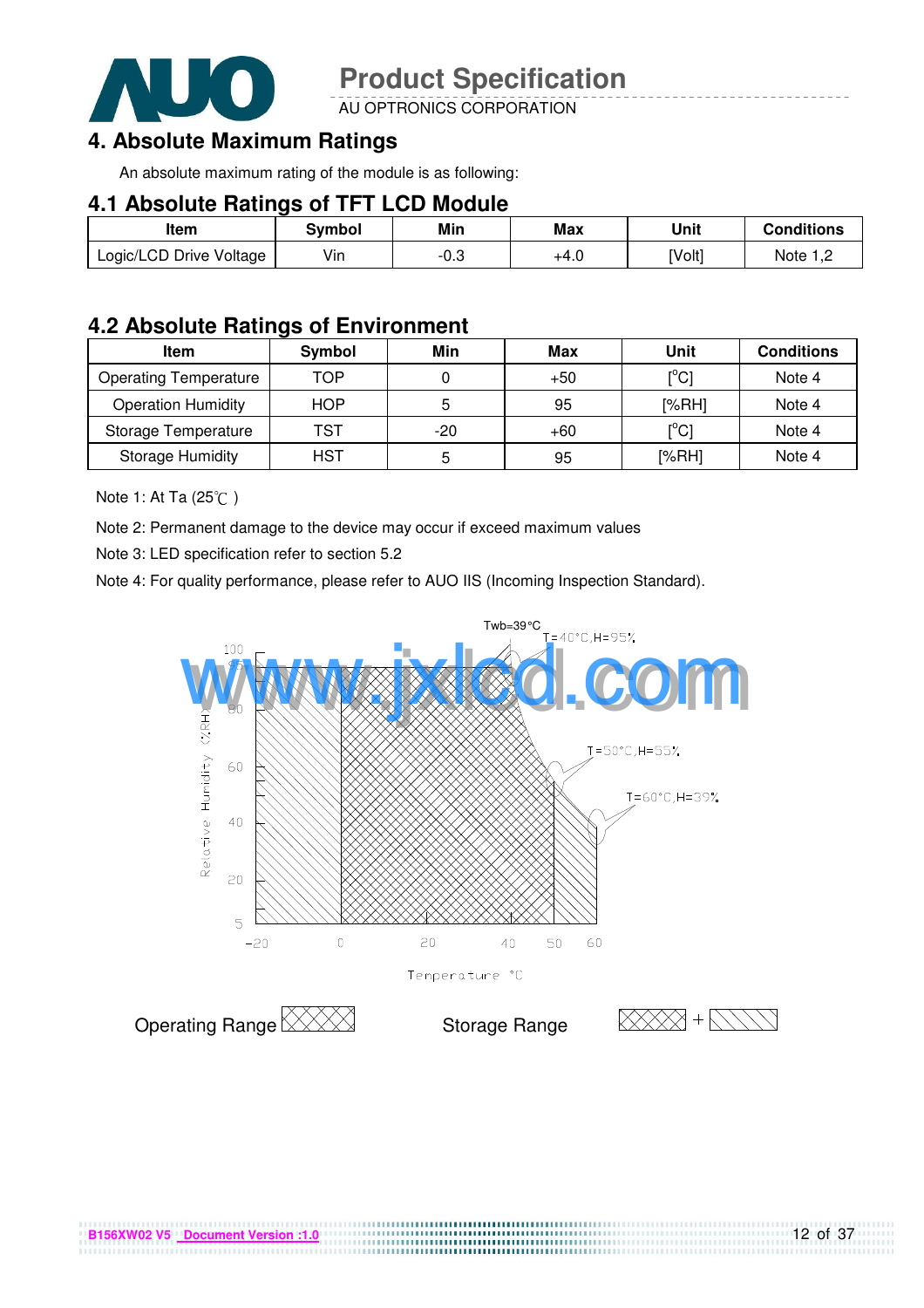AU OPTRONICS CORPORATION

### **5. Electrical Characteristics**

### **5.1 TFT LCD Module**

#### **5.1.1 Power Specification**

Input power specifications are as follows;

The power specification are measured under  $25^{\circ}$ C and frame frenquency under 60Hz

| <b>Symble</b> | <b>Parameter</b>                                      | <b>Min</b>               | <b>Typ</b> | <b>Max</b> | <b>Units</b>  | <b>Note</b> |
|---------------|-------------------------------------------------------|--------------------------|------------|------------|---------------|-------------|
| <b>VDD</b>    | Logic/LCD Drive<br>Voltage                            | 3.0                      | 3.3        | 3.6        | [Volt]        |             |
| <b>PDD</b>    | <b>VDD Power</b>                                      | $\overline{\phantom{a}}$ |            | 1.2        | [Watt]        | Note 1      |
| <b>IDD</b>    | <b>IDD Current</b>                                    | $\overline{\phantom{a}}$ | 250        | 400        | [mA]          | Note 1      |
| <b>IRush</b>  | <b>Inrush Current</b>                                 |                          |            | 1500       | [mA]          | Note 2      |
| <b>VDDrp</b>  | Allowable<br>Logic/LCD Drive<br><b>Ripple Voltage</b> |                          |            | 100        | [mV]<br>$p-p$ |             |

Note 1 : Maximum Measurement Condition : Black Pattern at 3.3V driving voltage. ( $P_{max}=V_{3.3} \times I_{black}$ )



.............

13 of 37

Note 2: Measure Condition

**B156XW02 V5 Document Version :1.0**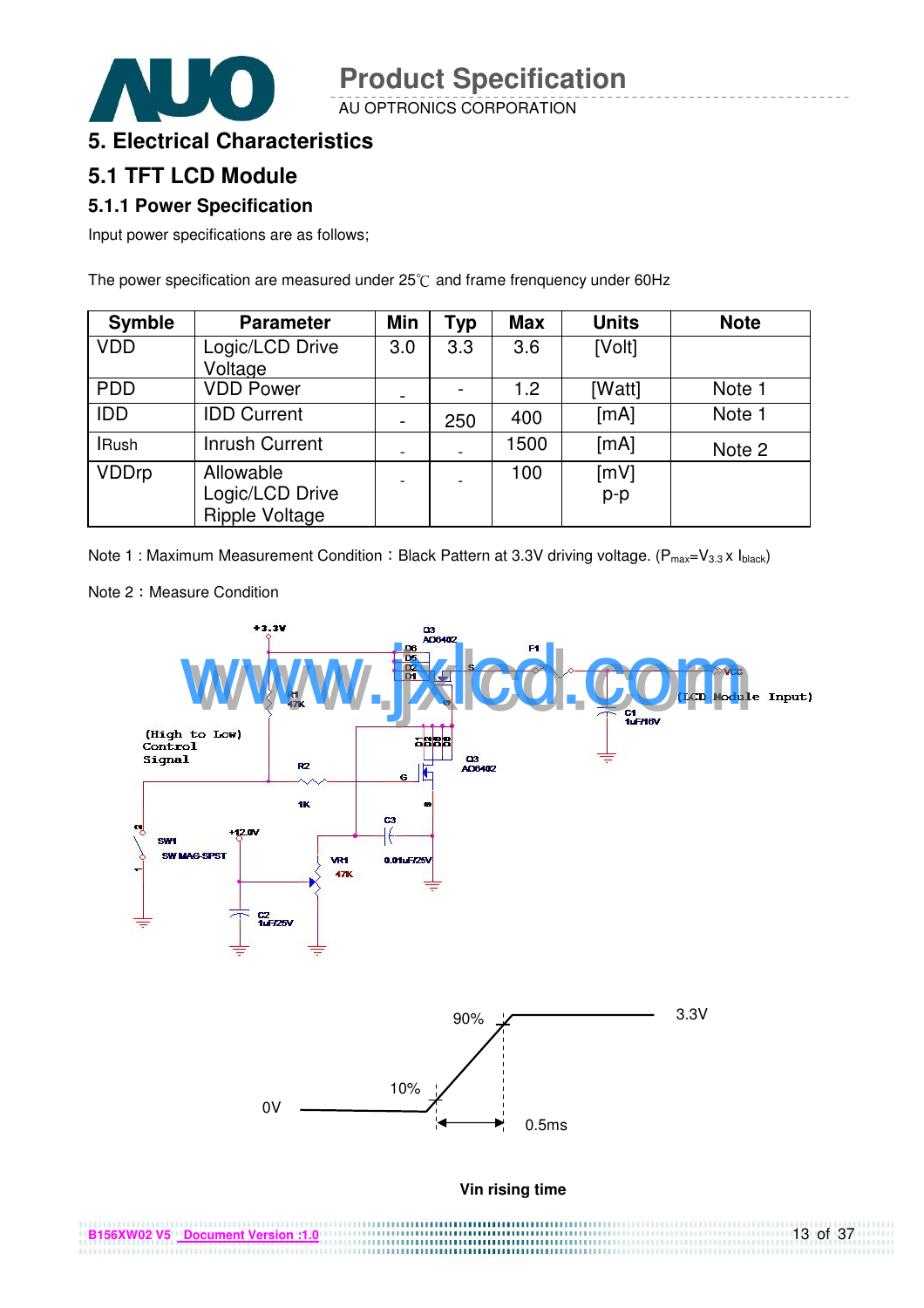

AU OPTRONICS CORPORATION

#### **5.1.2 Signal Electrical Characteristics**

Input signals shall be low or High-impedance state when VDD is off.

Signal electrical characteristics are as follows;

#### **5.1.2.1 Display Port main link signal**



|                        | <b>Display Port Main Link</b>            |      |     |      |      |  |  |  |  |  |  |  |  |
|------------------------|------------------------------------------|------|-----|------|------|--|--|--|--|--|--|--|--|
|                        |                                          | Min  | Typ | Max  | Unit |  |  |  |  |  |  |  |  |
| $V_{CM}$               | Differential common mode voltage         | 0    | 0.8 | 2    | v    |  |  |  |  |  |  |  |  |
| <b>VDiffP-P level1</b> | Differential peak to peak voltage level1 | 0.34 | 0.4 | 0.46 | v    |  |  |  |  |  |  |  |  |
| <b>VDiffP-P level2</b> | Differential peak to peak voltage level2 | 0.51 | 0.6 | 0.68 | v    |  |  |  |  |  |  |  |  |
| <b>VDiffP-P level3</b> | Differential peak to peak voltage level3 | 0.69 | 0.8 | 0.92 | v    |  |  |  |  |  |  |  |  |
| <b>VDiffP-P level4</b> | Differential peak to peak voltage level4 | 1.02 | 1.2 | 1.38 | v    |  |  |  |  |  |  |  |  |

Remark: Reference VESA eDP standard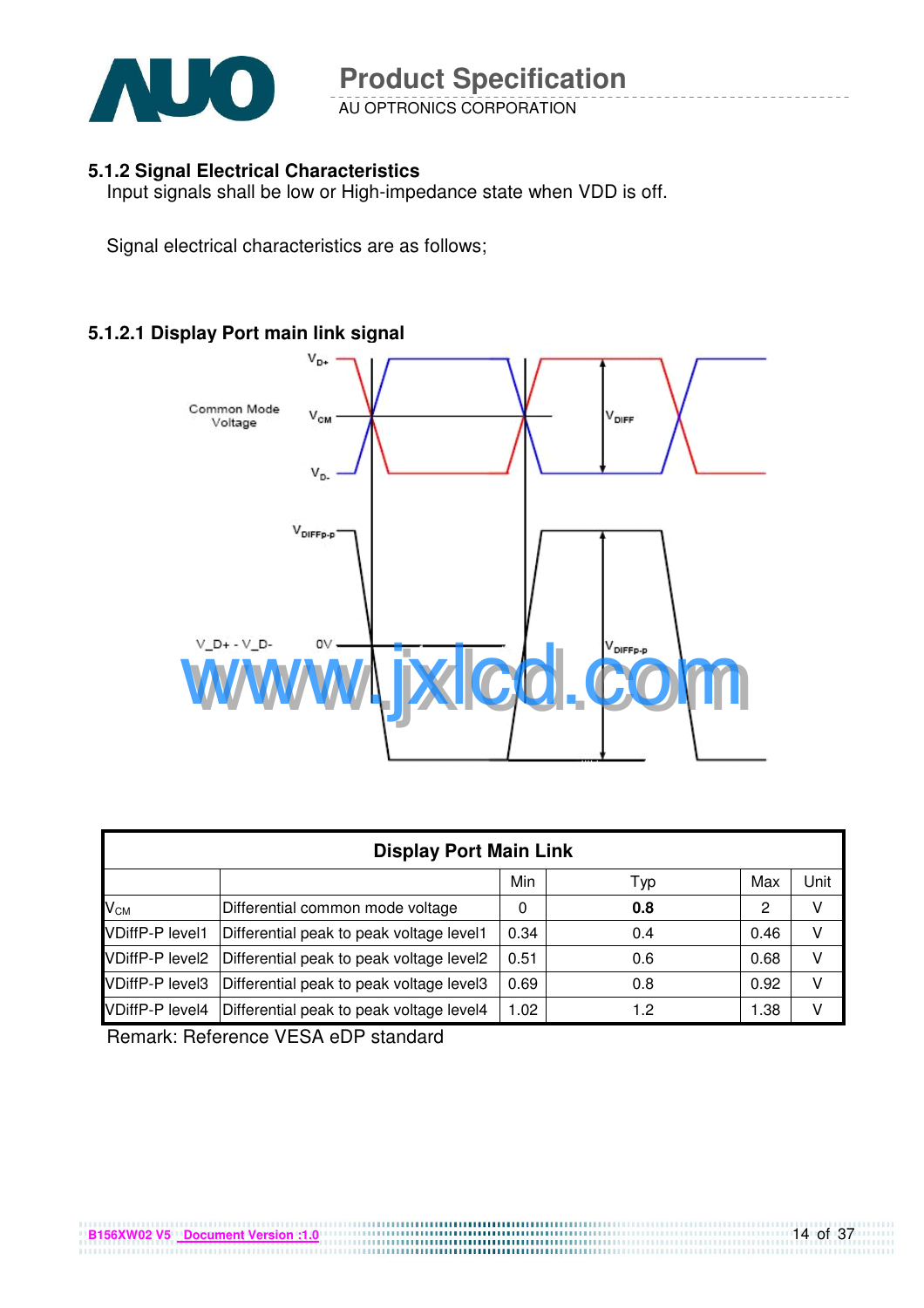

AU OPTRONICS CORPORATION

#### **5.1.2.2 Display Port AUX\_CH signal**



Remark: Reference VESA eDP standard

#### **5.1.2.3 Display Port VHPD signal**

| <b>Display Port AUX_CH</b> |                    |      |     |     |      |
|----------------------------|--------------------|------|-----|-----|------|
|                            |                    | Min  | Тур | Max | Unit |
| <b>V<sub>HPD</sub></b>     | <b>HPD Voltage</b> | 2.25 |     | 3.6 |      |

Remark: Reference VESA eDP standard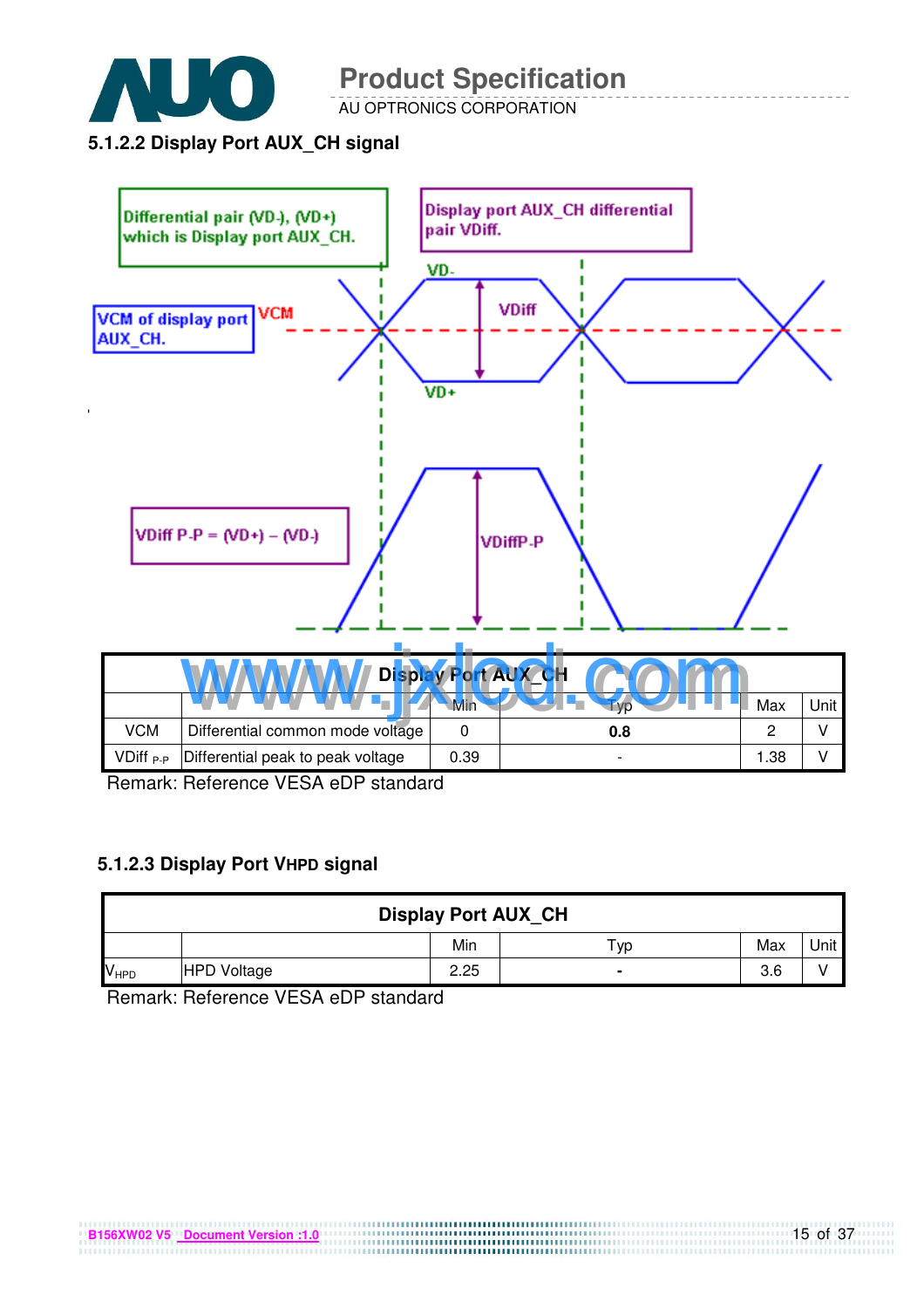

AU OPTRONICS CORPORATION



| <b>Display Port AUX CH</b> |                                                     |      |     |      |   |  |  |  |
|----------------------------|-----------------------------------------------------|------|-----|------|---|--|--|--|
|                            | Unit<br>Min<br>Max<br>Typ                           |      |     |      |   |  |  |  |
| <b>VCM</b>                 | Differential common mode voltage                    | 0    | 0.8 | 2    | v |  |  |  |
| VDiff <sub>P-P</sub>       | Differential peak to peak voltage                   | 0.39 |     | 1.38 | V |  |  |  |
|                            | Remark: Reference VESA eDP standard<br><b>V.CO.</b> |      |     |      |   |  |  |  |

#### **5.1.2.4 Display Port VHPD signal**

| <b>Display Port AUX CH</b> |                    |      |     |     |      |  |
|----------------------------|--------------------|------|-----|-----|------|--|
|                            |                    | Min  | Typ | Max | Unit |  |
| $V_{HPD}$                  | <b>HPD Voltage</b> | 2.25 |     | 3.6 |      |  |

Remark: Reference VESA eDP standard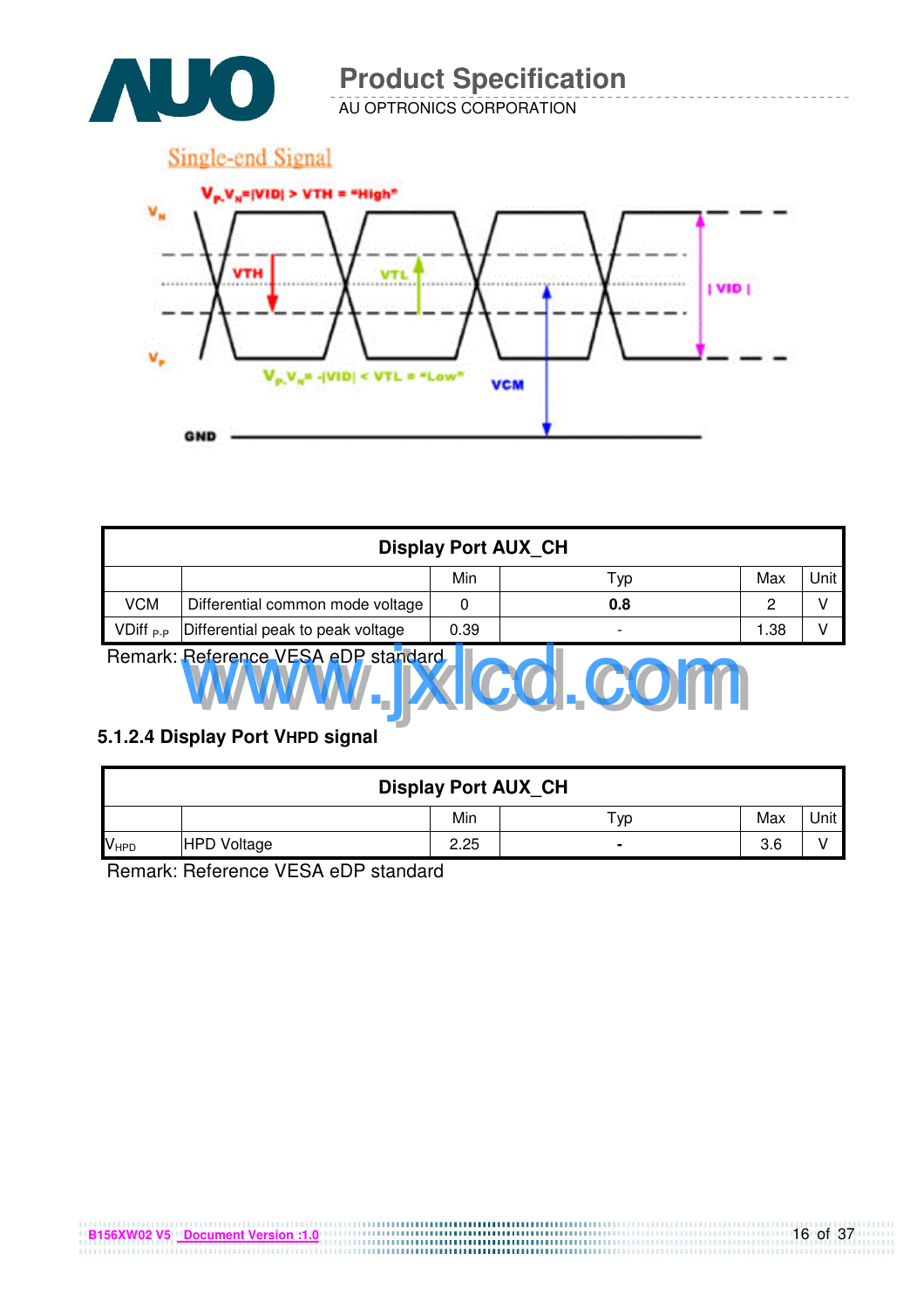

#### **5.2.1 LED characteristics**

**B156XW02 V5 Document Version : 1.0**

| <b>Parameter</b>                      | Symbol      | Min    | Typ                      | <b>Max</b> | <b>Units</b> | <b>Condition</b>                           |
|---------------------------------------|-------------|--------|--------------------------|------------|--------------|--------------------------------------------|
| <b>Backlight Power</b><br>Consumption | <b>PLED</b> |        | 4.07                     | 4.4        | [Watt]       | (Ta=25℃), Note 1<br>$Vin = 12V$            |
| <b>LED Life-Time</b>                  | N/A         | 10,000 | $\overline{\phantom{0}}$ |            | Hour         | $(Ta=25^{\circ}C)$ , Note 2<br>$I_F=20$ mA |

**Note 1:** Calculator value for reference P<sub>LED</sub> = VF (Normal Distribution) \* IF (Normal Distribution) / Efficiency **Note 2:** The LED life-time define as the estimated time to 50% degradation of initial luminous.

#### **5.2.2 Backlight input signal characteristics**

| <b>Parameter</b>                             | Symbol         | Min | <b>Typ</b> | <b>Max</b> | <b>Units</b> | <b>Remark</b>          |
|----------------------------------------------|----------------|-----|------------|------------|--------------|------------------------|
| <b>LED Power Supply</b>                      | <b>VLED</b>    | 6.0 | 12.0       | 21.0       | [Volt]       |                        |
|                                              | ٠.             |     |            |            |              |                        |
| <b>LED Enable Input</b><br><b>High Level</b> | VLED EN        | 2.5 |            | 5.5        | <b>Volth</b> |                        |
| <b>LED Enable Input</b><br>Low Level         |                |     |            | 0.8        | [Volt]       | Define as              |
| <b>PWM Logic Input</b><br><b>High Level</b>  | <b>VPWM EN</b> | 2.5 |            | 5.5        | [Volt]       | Connector<br>Interface |
| <b>PWM Logic Input</b><br>Low Level          |                |     |            | 0.8        | [Volt]       | $(Ta=25^{\circ}C)$     |
| <b>PWM Input Frequency</b>                   | <b>FPWM</b>    | 200 | --         | 1K         | Hz           |                        |
| <b>PWM Duty Ratio</b>                        | Duty           | 5   |            | 100        | $\%$         |                        |

,,,,,,,,,,,,,,,,,,,,,,,,,,,,,,,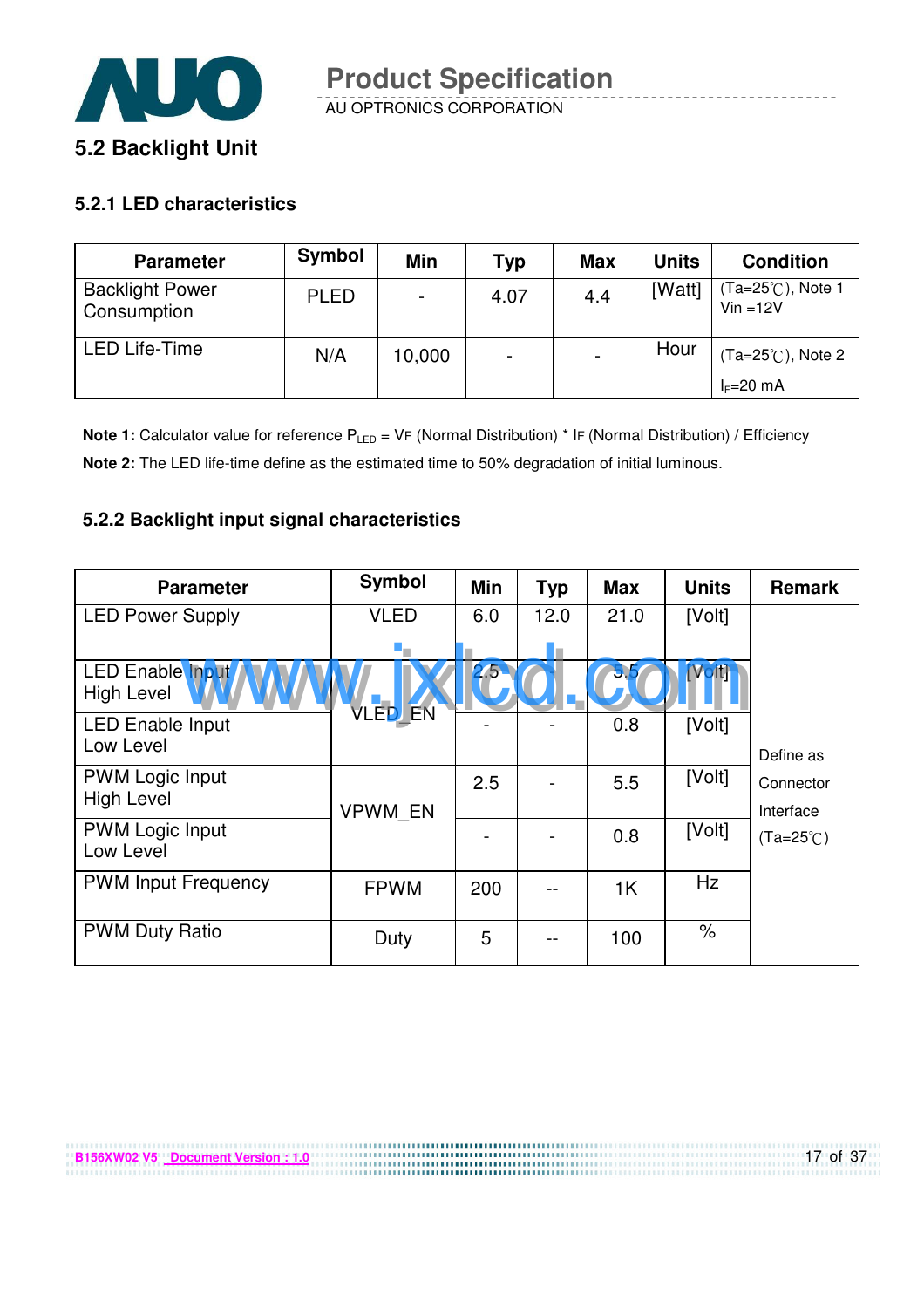

AU OPTRONICS CORPORATION **Product Specification** 

## **6. Signal Interface Characteristic**

### **6.1 Pixel Format Image**

Following figure shows the relationship of the input signals and LCD pixel format.



**B156XW02 V5** Document Version : 1.0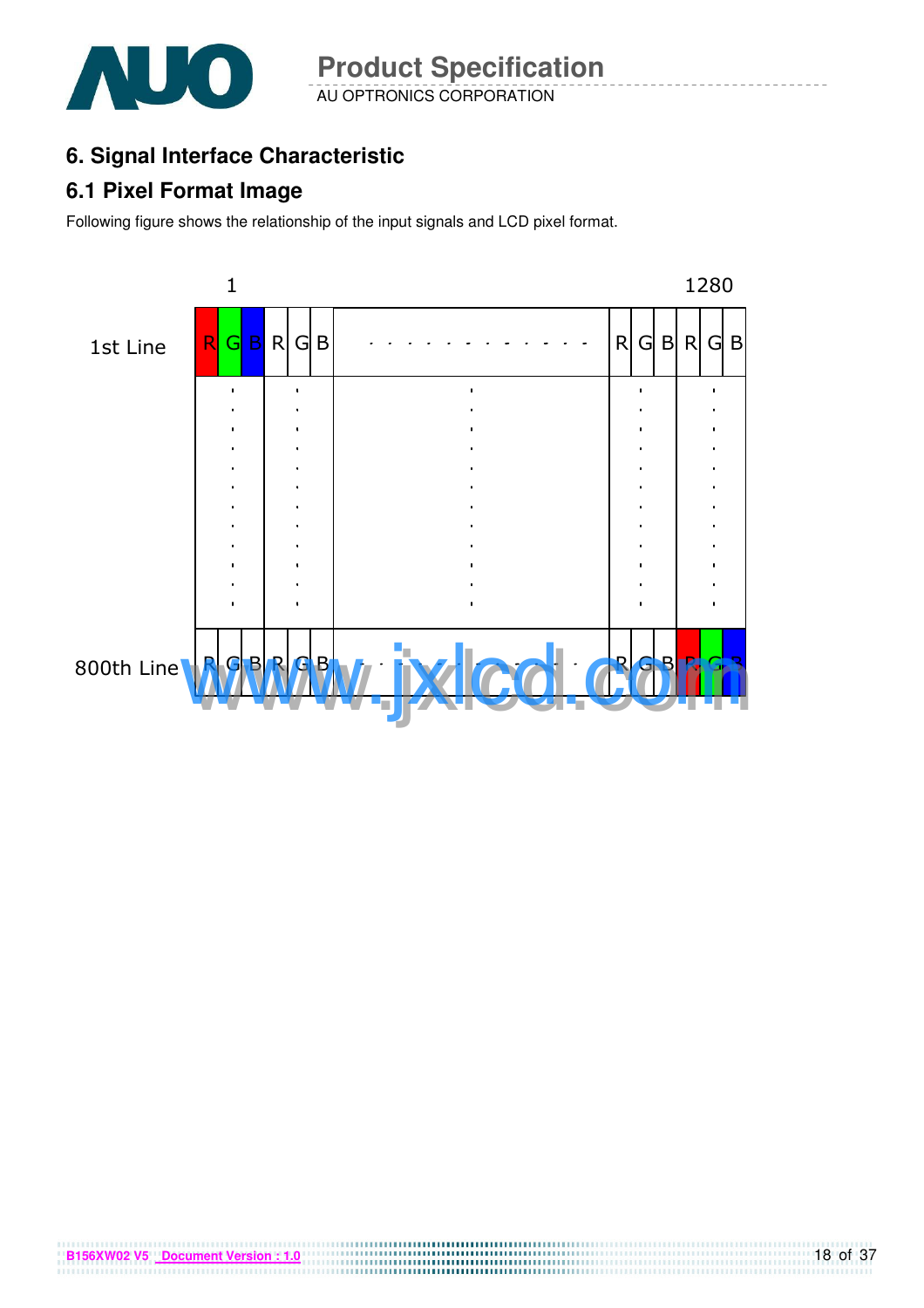

AU OPTRONICS CORPORATION **Product Specification** 

### **6.2 The Input Data Format**

18bbp RGB Mapping to a One Lane Main Link

| <b>Lane 0</b>   |
|-----------------|
| R0-5:0   G0-5:4 |
| G0-3:0   B0-5:2 |
| B0-1:0   R1-5:0 |
| G1-5:0   B1-5:4 |
| B1-3:0   R2-5:2 |
| R2-1:0   G2-5:0 |
| B2-5:0   R3-5:4 |
| R3-3:0   G3-5:2 |
| G3-1:0   B3-5:0 |



**B156XW02 V5** Document Version : 1.0

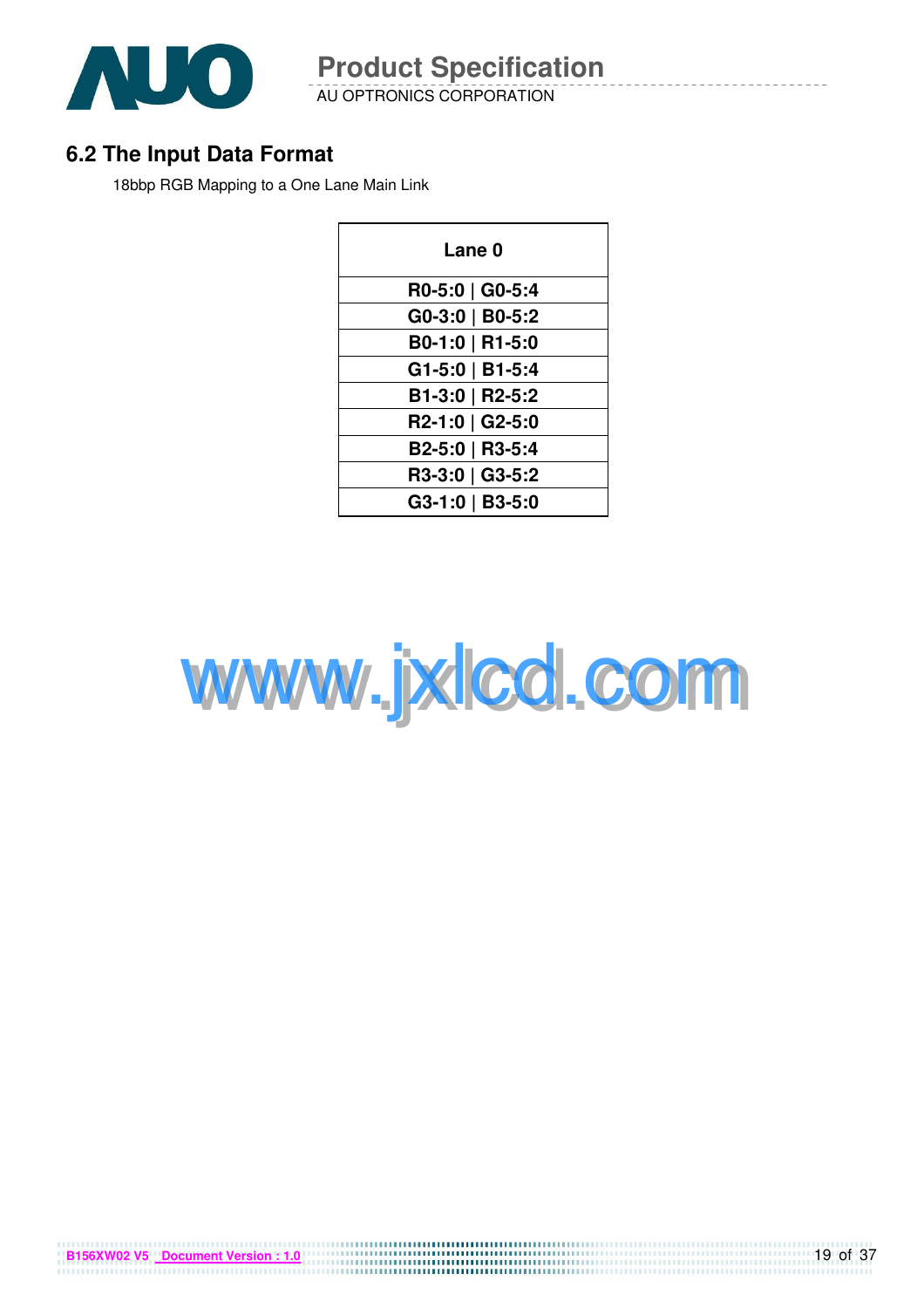

### **6.3 Integration Interface Requirement**

#### **6.3.1 Connector Description**

Physical interface is described as for the connector on module.

These connectors are capable of accommodating the following signals and will be following components.

| <b>Connector Name / Designation</b> | <b>For Signal Connector</b>      |
|-------------------------------------|----------------------------------|
| Manufacturer                        | <b>IPEX</b> or compatible        |
| Type / Part Number                  | IPEX 20455-030E-12 or compatible |
| <b>Mating Housing/Part Number</b>   | IPEX 20453-030T-11or compatible  |

#### **6.3.2 Pin Assignment**

LVDS is a differential signal technology for LCD interface and high speed data transfer device.

| PIN#           | <b>Signal Name</b>  | <b>Description</b>                |
|----------------|---------------------|-----------------------------------|
| 1              | <b>PAID</b>         | Conn. Continuity Test             |
| $\overline{c}$ | H GND               | <b>High Speed Ground</b>          |
| 3              | Lane1 N             | Comp Signal Link Lane 1           |
| 4              | ane1 P              | True Signal Link Lane             |
| 5              | H GND               | <b>High Speed Ground</b>          |
| 6              | Lane0_N             | Comp Signal Lane 0                |
| $\overline{7}$ | Lane <sub>0</sub> P | True Signal Link Lane 0           |
| 8              | H_GND               | High Speed Ground                 |
| 9              | <b>AUX CH P</b>     | True Signal Auxiliary Ch.         |
| 10             | <b>AUX CH N</b>     | Comp Signal Auxiliary Ch.         |
| 11             | H_GND               | High Speed Ground                 |
| 12             | LCD_VCC             | LCD logic and driver power        |
| 13             | LCD VCC             | LCD logic and driver power        |
| 14             | <b>BIST</b>         | <b>LCD Panel Self Test Enable</b> |
| 15             | LCD GND             | LCD logic and driver ground       |
| 16             | LCD GND             | LCD logic and driver ground       |
| 17             | <b>HPD</b>          | HPD signal pin                    |
| 18             | BL_GND              | Backlight ground                  |
| 19             | BL GND              | Backlight ground                  |
| 20             | BL GND              | Backlight ground                  |
| 21             | BL_GND              | <b>Backlight ground</b>           |
| 22             | <b>NC</b>           | No Connection                     |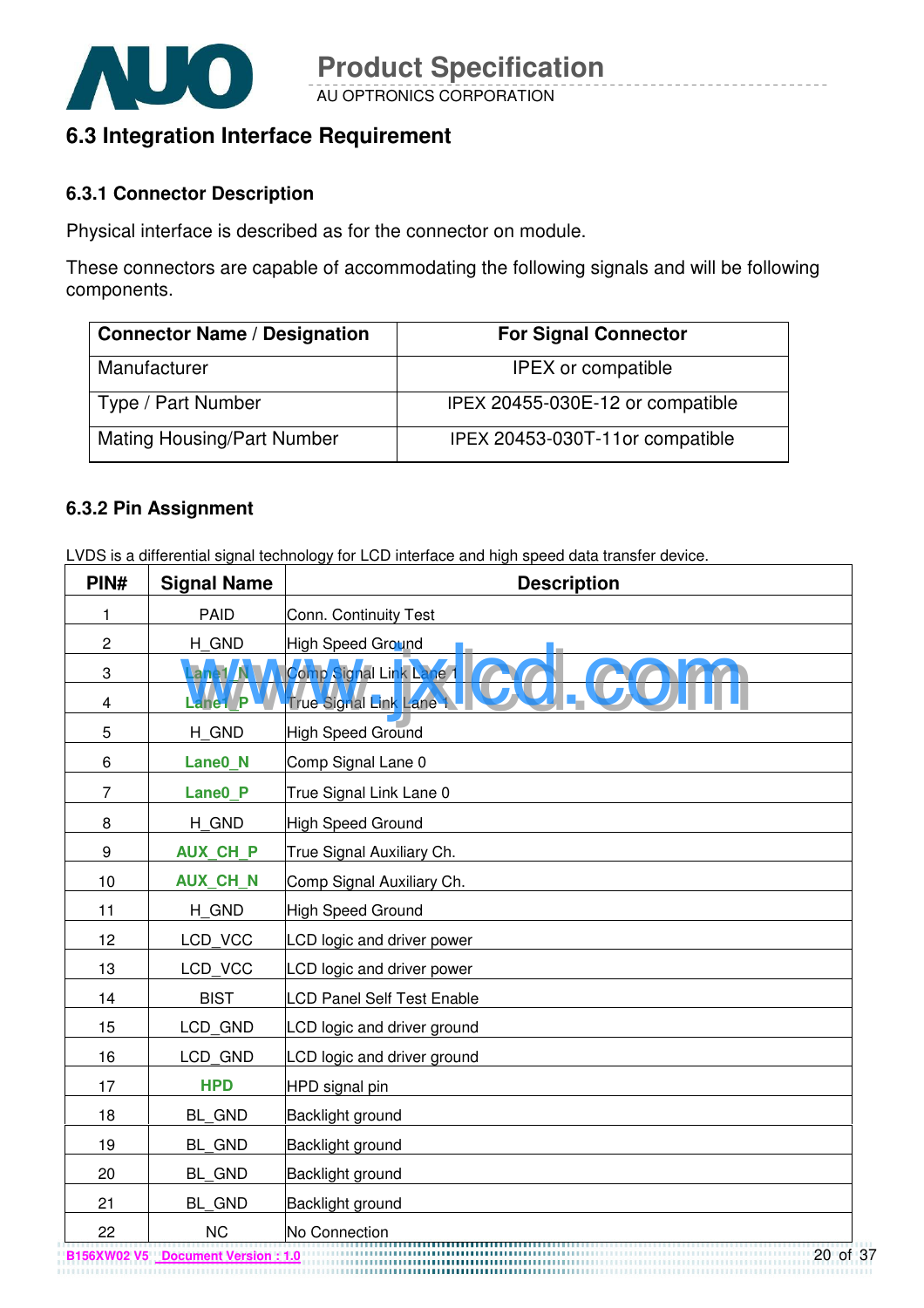AU OPTRONICS CORPORATION

| 23 | <b>BL PWM DIM</b> | System PWM signal input |
|----|-------------------|-------------------------|
| 24 | <b>SMBUS CLK</b>  | System PWM Data         |
| 25 | <b>SMBUS DATA</b> | No Connection (Reserve) |
| 26 | BL PWR            | <b>Backlight power</b>  |
| 27 | BL PWR            | <b>Backlight power</b>  |
| 28 | BL PWR            | <b>Backlight power</b>  |
| 29 | BL PWR            | <b>Backlight power</b>  |
| 30 | <b>PAID</b>       | Conn. Continuity Test   |



Note1: Input signals shall be low or High-impedance state when VDD is off.

**B156XW02 V5** <u>Document Version : 1.0</u><br> **B156XW02 V5** Document Version : 1.0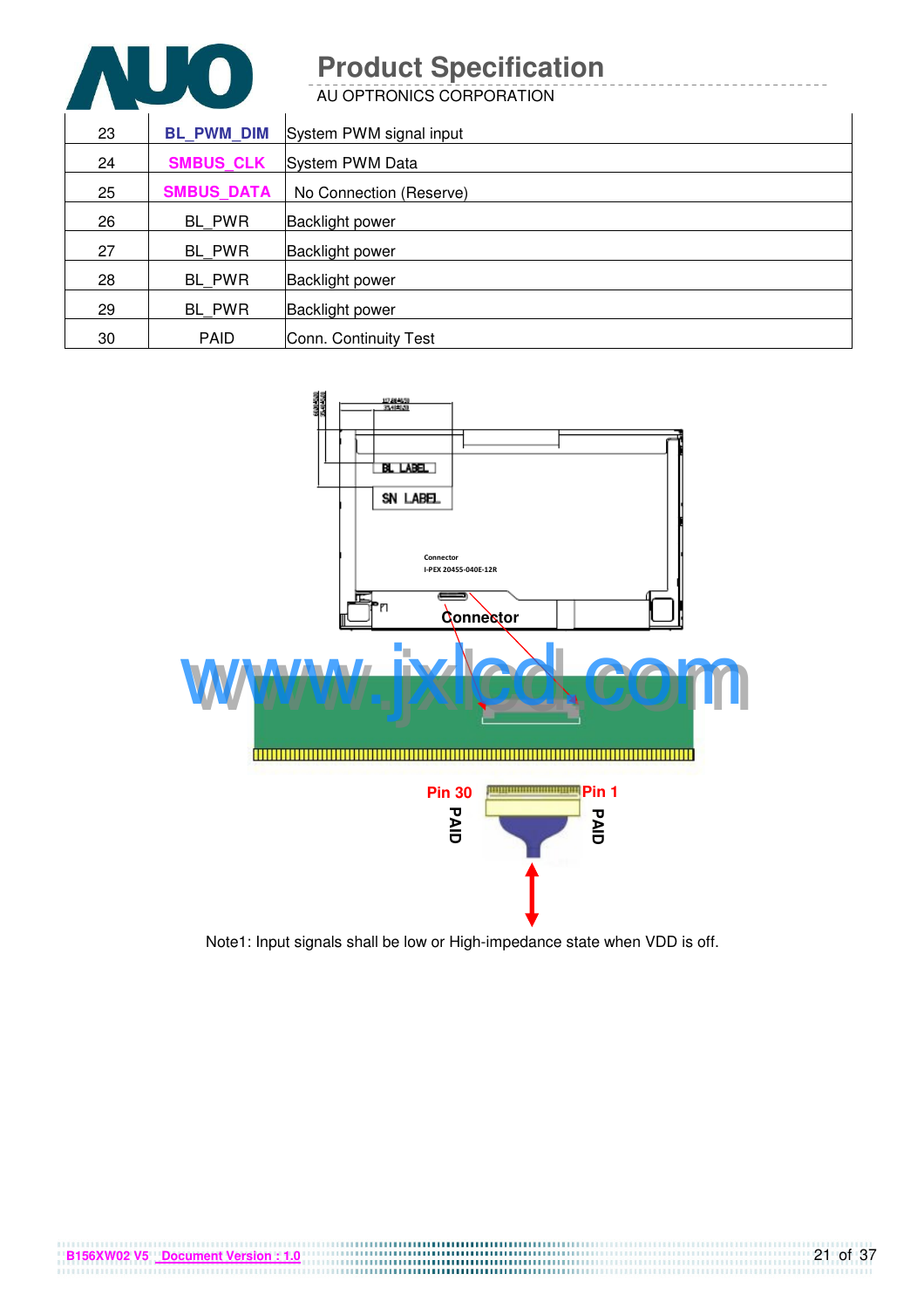

AU OPTRONICS CORPORATION

### **6.4.1 Timing Characteristics**

Basically, interface timings should match the 1366x768 /60Hz manufacturing guide line timing.

| <b>Parameter</b>       |                 | Symbol                        | Min.           | Typ. | Max. | <b>Unit</b>                 |
|------------------------|-----------------|-------------------------------|----------------|------|------|-----------------------------|
| <b>Frame Rate</b>      |                 |                               | 40             | 60   | 65   | Hz                          |
| <b>Clock frequency</b> |                 | $1/\mathbf{T}_{\text{Clock}}$ | 65             | 69   | 80   | <b>MHz</b>                  |
|                        | <b>Period</b>   | $T_{V}$                       | $\blacksquare$ | 806  |      |                             |
| <b>Vertical</b>        | <b>Active</b>   | $T_{VD}$                      |                | 768  |      | $T_{Line}$                  |
| <b>Section</b>         | <b>Blanking</b> | $T_{VB}$                      | $\blacksquare$ | 38   |      |                             |
|                        | <b>Period</b>   | $\mathsf{T}_\mathsf{H}$       | ٠              | 1426 | ۰    |                             |
| <b>Horizontal</b>      | <b>Active</b>   | $T_{HD}$                      |                | 1366 |      | $\mathbf{T}_{\text{Clock}}$ |
| <b>Section</b>         | <b>Blanking</b> | $\mathsf{T}_{\mathsf{HB}}$    | ۰              | 160  | ۰    |                             |

Note : DE mode only

#### **6.4.2 Timing diagram**

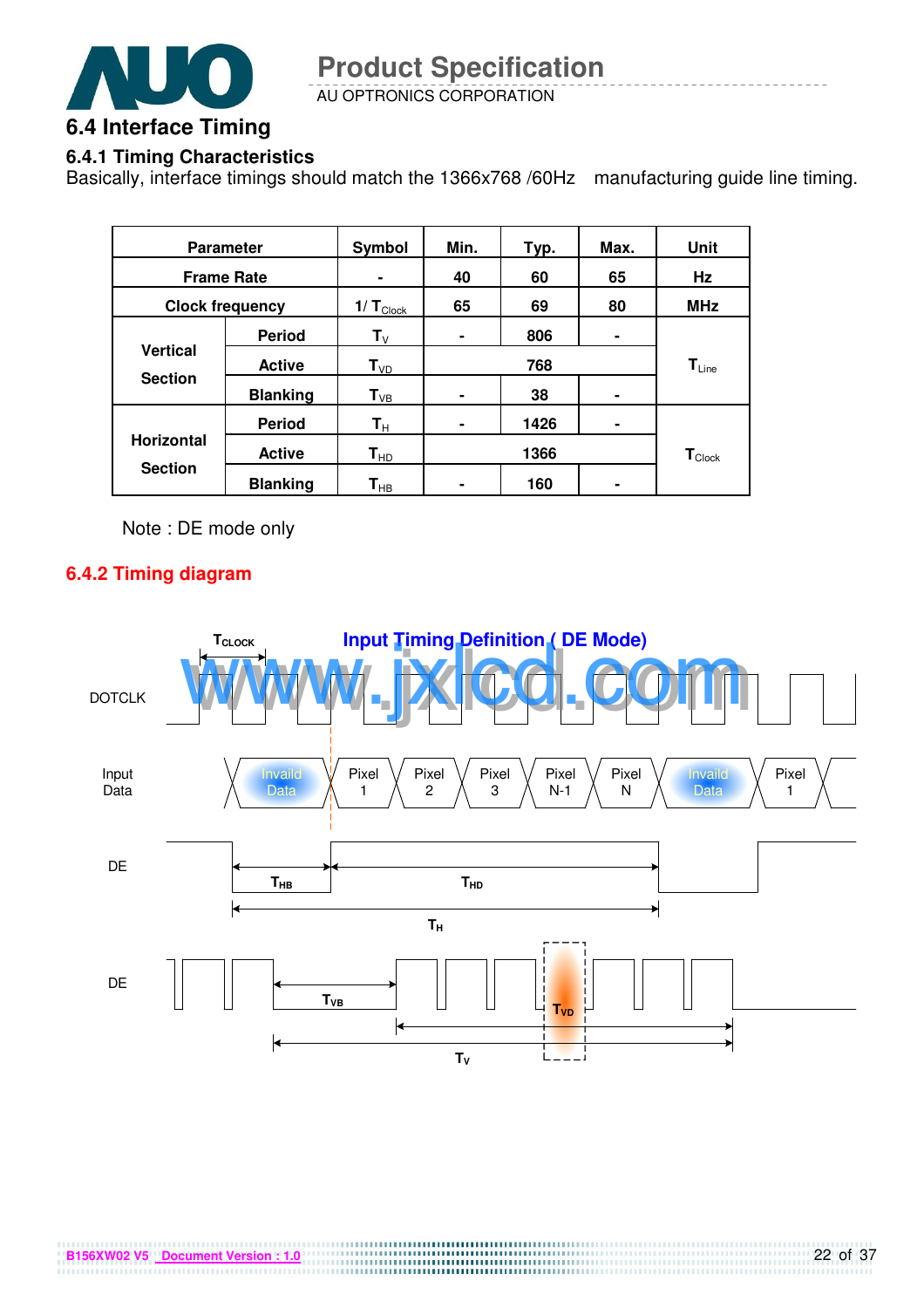

AU OPTRONICS CORPORATION

#### **6.5 Power ON/OFF Sequence**



Normal system operation.

#### **Display Port AUX\_CH transaction only:**  WWW.jxlcd.com 0.9 LCDVC LCDVCC 0.1 LCDVCC eDP Display  $T3 -$ **HPD** from Sink Sink Aux Channel Operational Aux CH Source Main-Link Idle or off Data Display Backlight Disabled

AUX\_CH transaction only

**B156XW02 V5 Document Version : 1.0**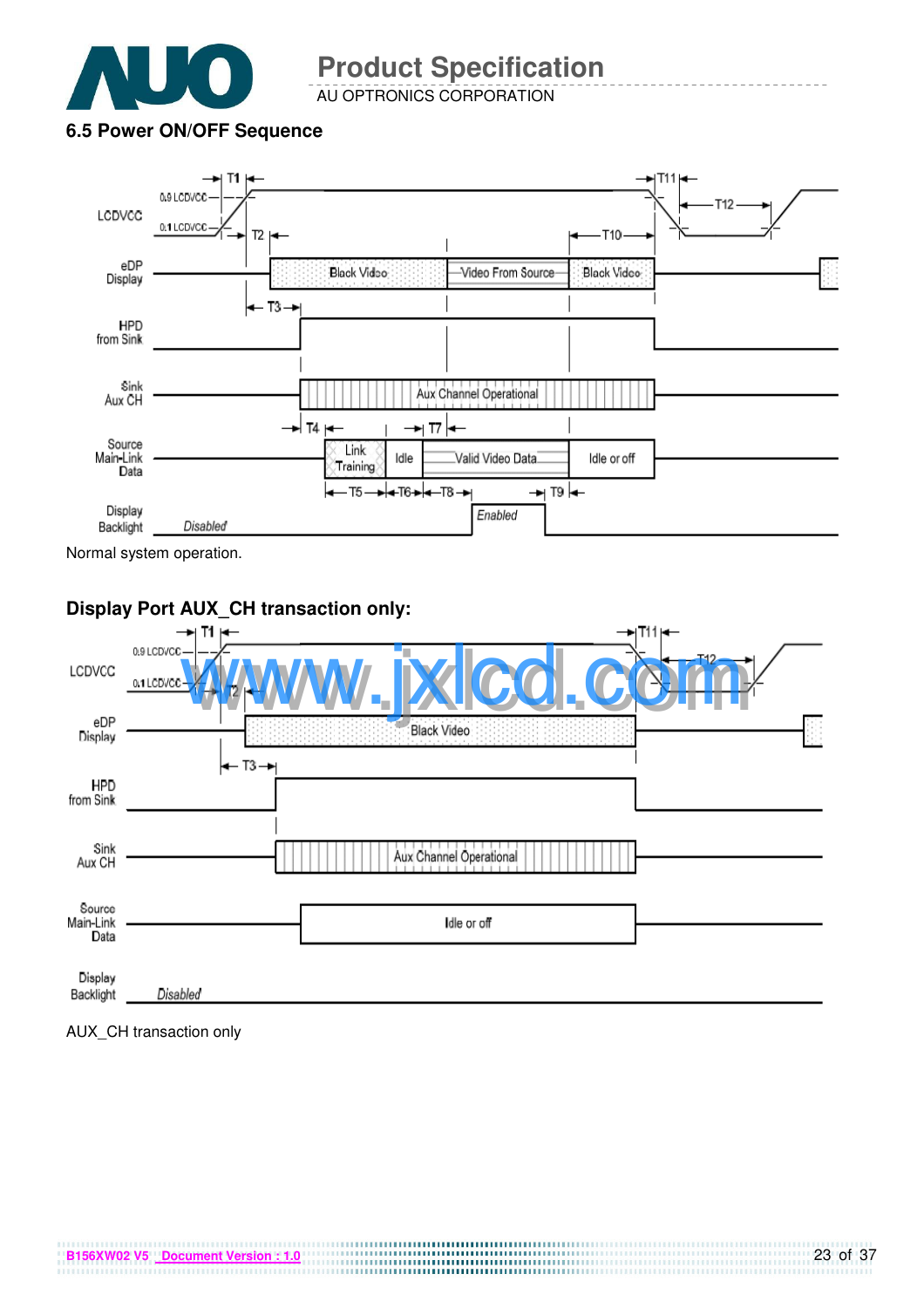

AU OPTRONICS CORPORATION

| Parameter       | Value    |      |              |
|-----------------|----------|------|--------------|
|                 | Min.     | Max. | <b>Units</b> |
| T1              | 0.5      | 10   |              |
| T <sub>2</sub>  | $\Omega$ | 200  |              |
| T <sub>3</sub>  | 200      | 200  |              |
| T <sub>4</sub>  |          |      |              |
| T <sub>5</sub>  |          |      |              |
| T <sub>6</sub>  |          |      |              |
| T7              | ი        | 50   | ms           |
| T <sub>8</sub>  |          |      |              |
| T <sub>9</sub>  |          |      |              |
| T <sub>10</sub> | 0        | 500  |              |
| T <sub>11</sub> |          | 10   |              |
| T <sub>12</sub> | 500      |      |              |

- Note 1: The sink must include the ability to generate black video autonomously. The sink must automatically enable black video under the following conditions:
	- upon LCDVDD power on (with in T2 max)

**B156XW02 V5 Document Version : 1.0**

- when the "Novideostream\_Flag" (VB-ID Bit 3) is received from the source (at the end of T9).
- when no main link data, or invalid video data, is received from the source. Black video must be displayed within 64ms (typ) from the start of either condition. Video data can be deemed invalid based on MSA and timing information, for example.
- Note 2: The sink may implement the ability to disable the black video function, as described in Note 1, above, for system development and debugging purpose. may implement the ability to disable the black video function, as described in Note 1<br>levelopment and debugging purpose.<br>must support AUX\_CH polling by the source immediately following LCDVDD power
- Note 3: The sink must support AUX\_CH polling by the source immediately following LCDVDD power on without causing damage to the sink device (the source can re-try if the sink is not ready). The sink must be able to respond to an AUX\_CH transaction with the time specified within T3 max.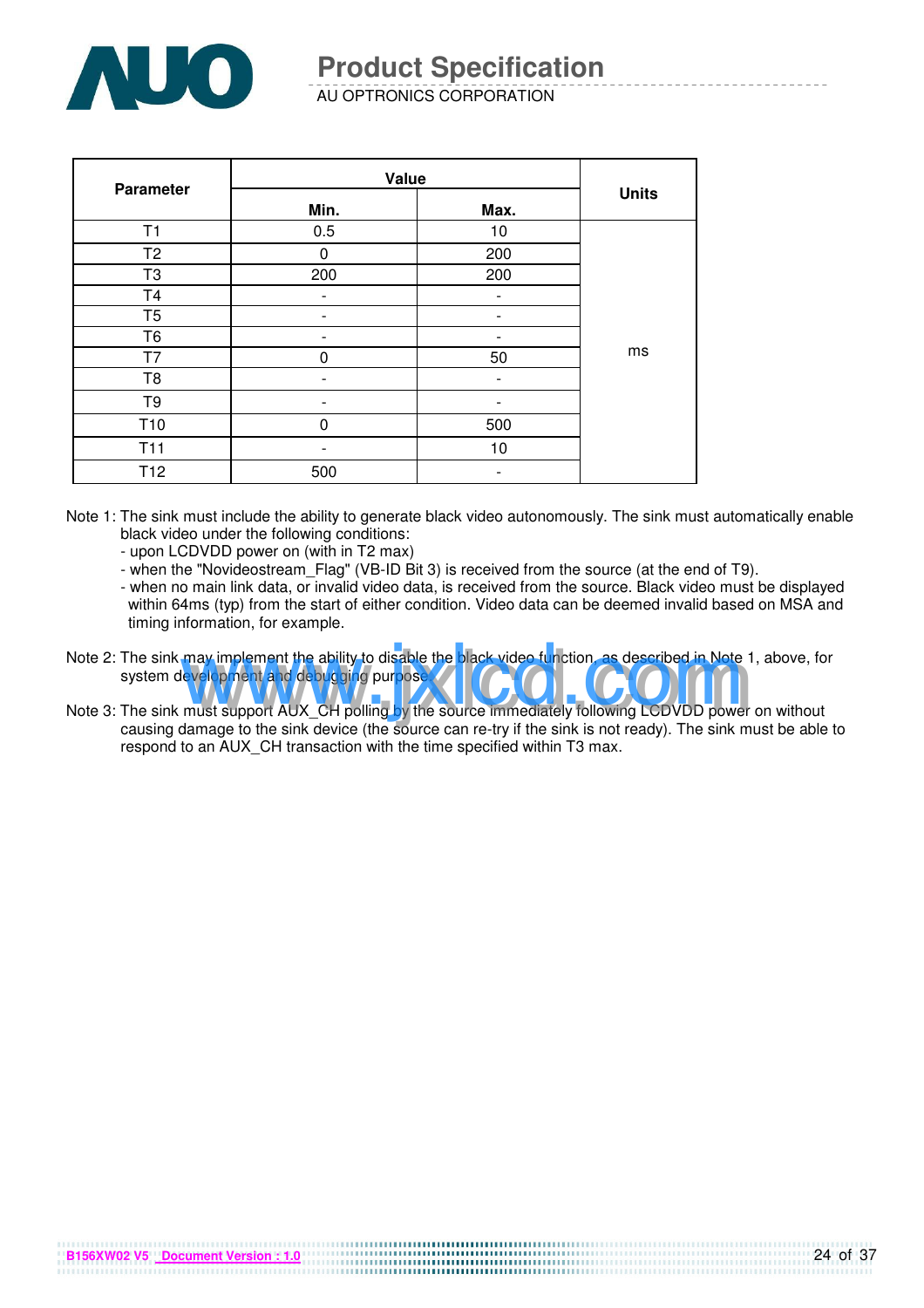

#### **LED on/off sequence is as follows. Interface signals are also shown in the chart :**





Note: The duty of LED dimming signal should be more than 20% in T2.

**B156XW02 V5** Document Version : 1.0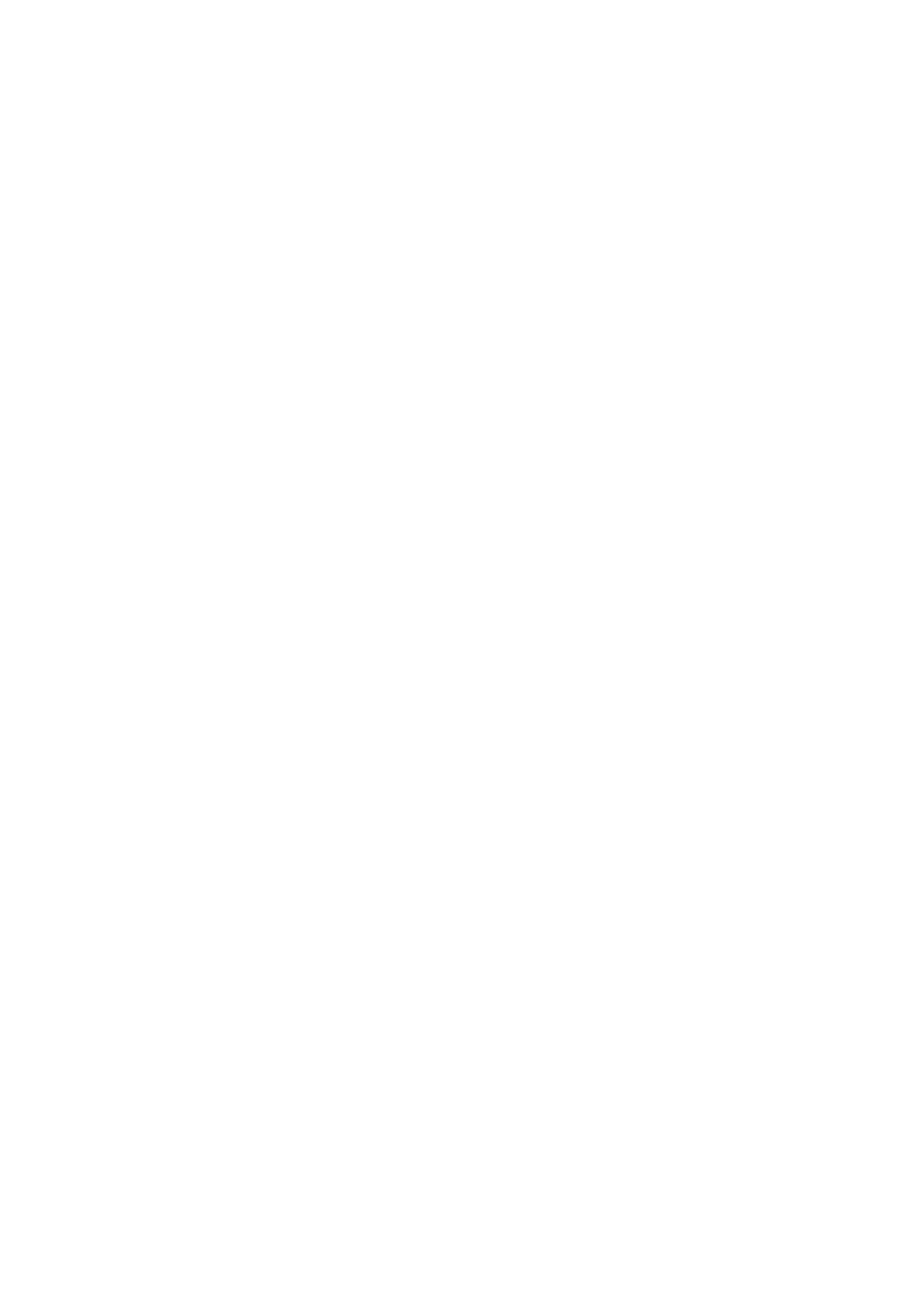

AU OPTRONICS CORPORATION

### **8. Mechanical Characteristics**

### **8.1 LCM Outline Dimension**



11,90±0.30 66.90±0.30 118,80±0. 5.5 MAX

# Front view 2D drawing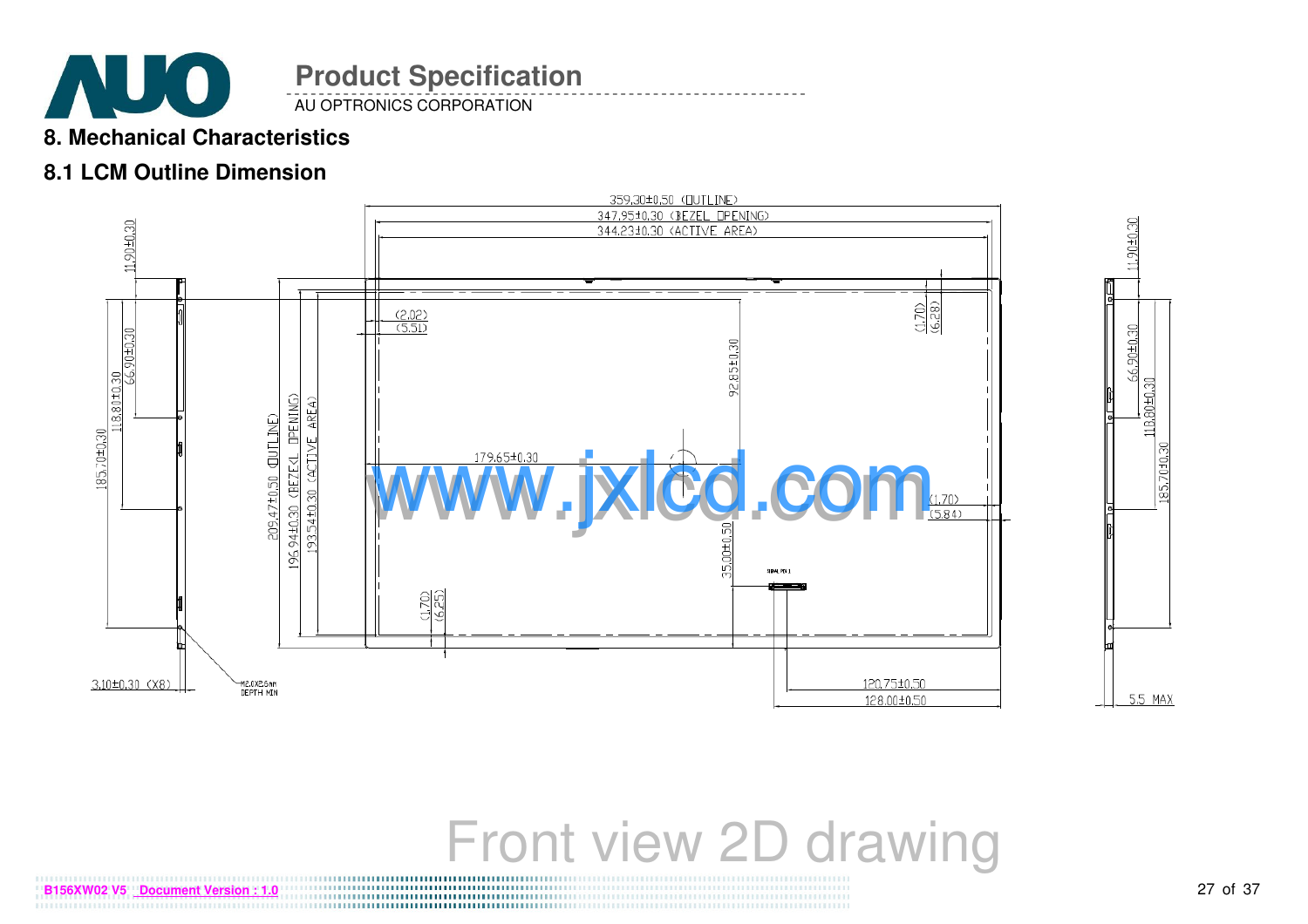

AU OPTRONICS CORPORATION

Remind RD Solid line and dotted line



Note: Prevention IC damage, IC positions not allowed any overlap over these areas.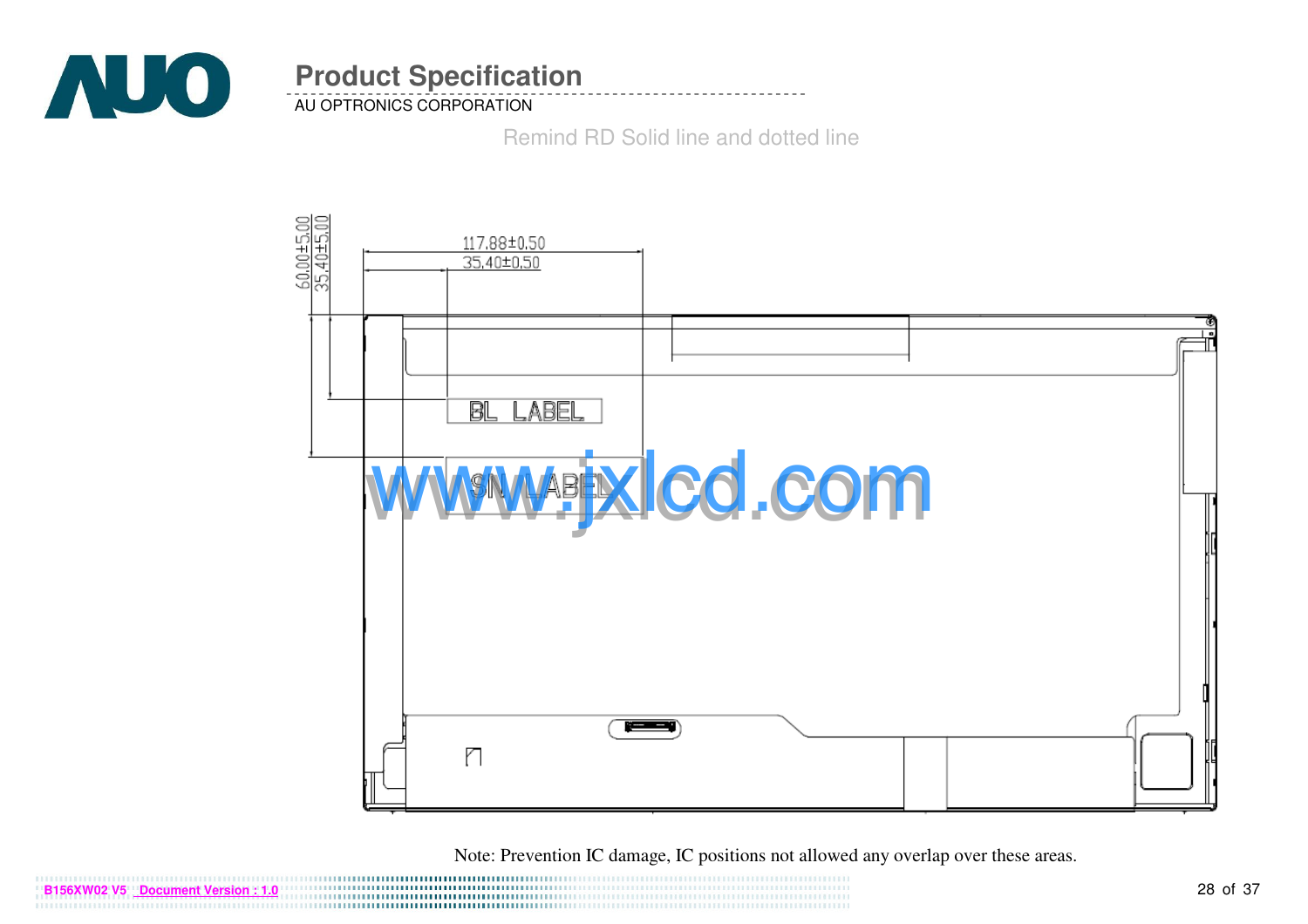

**B156XW02 V5 Document Version** 

# **Product Specification**

AU OPTRONICS CORPORATION

### **8.2 Screw Hole Depth and Center Position**

Maximum Screw penetration from side surface is 2.6 mm

The center of screw hole center location is  $3.1 \pm 0.3$ mm from front surface

Screw Torque: Maximum 2.5 kgf-cm



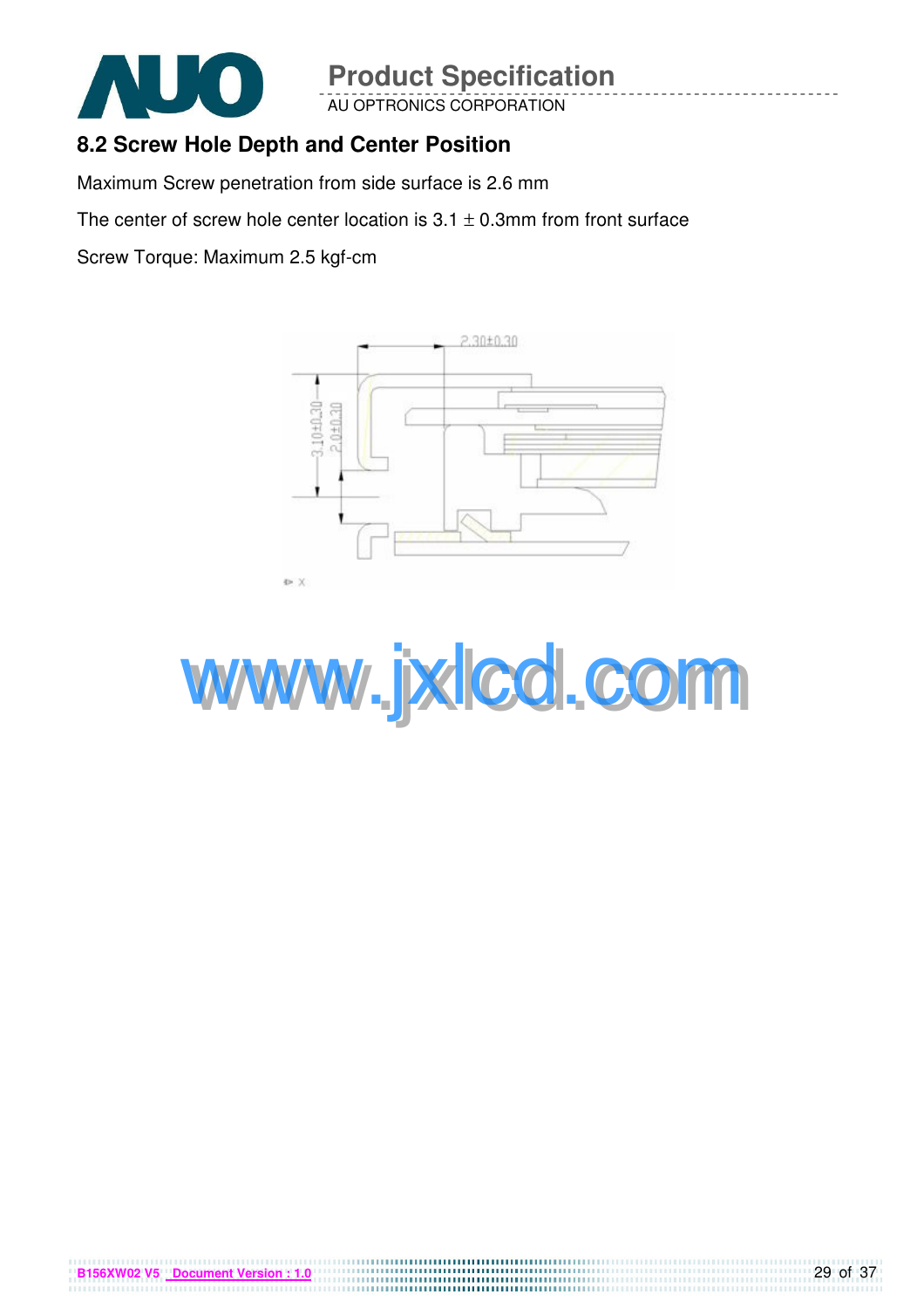

AU OPTRONICS CORPORATION

**9. Shipping and Package**

## **9.1 Shipping Label Format**



**B156XW02 V5 Document Version : 1.0**

www.jxlcd.com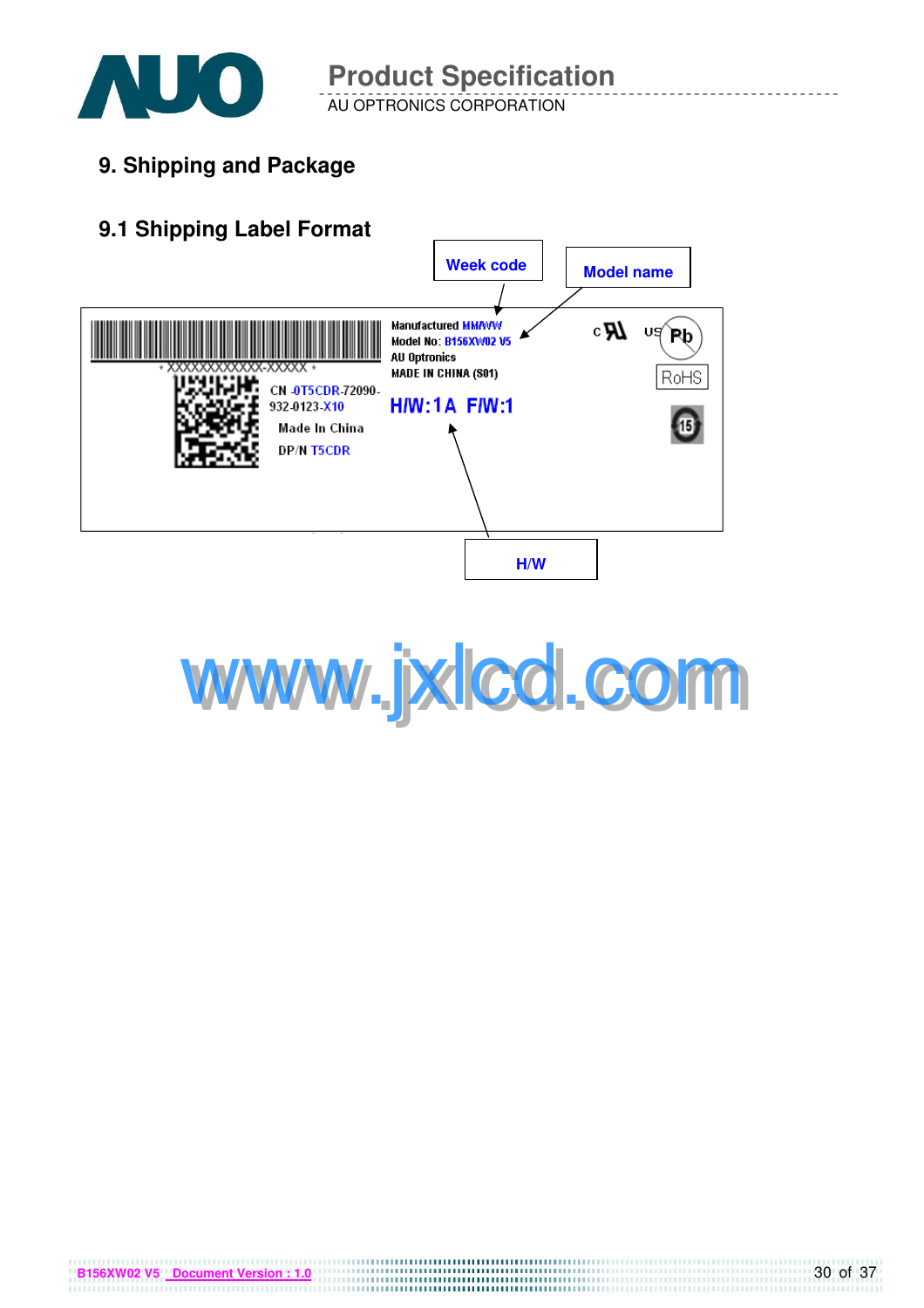

AU OPTRONICS CORPORATION

The outside dimension of carton is 437(L)mm x 369 (W)mm x 313 (H)mm

**B156XW02 V5** Document Version : 1.0

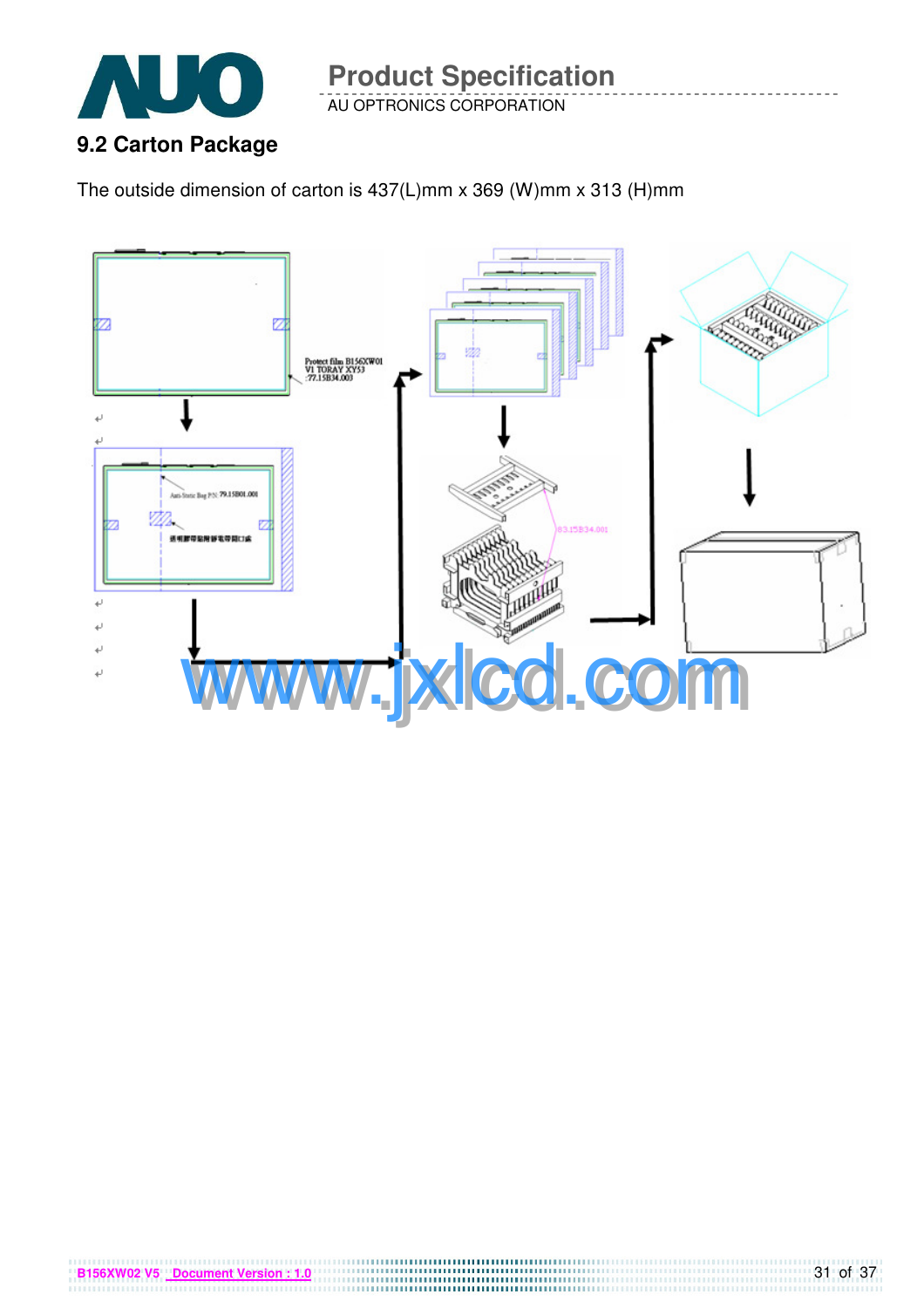

Top cardboard Stretch film Label PETband Corner angle Bottom cardboard pallet



**B156XW02 V5 Document Version : 1.0**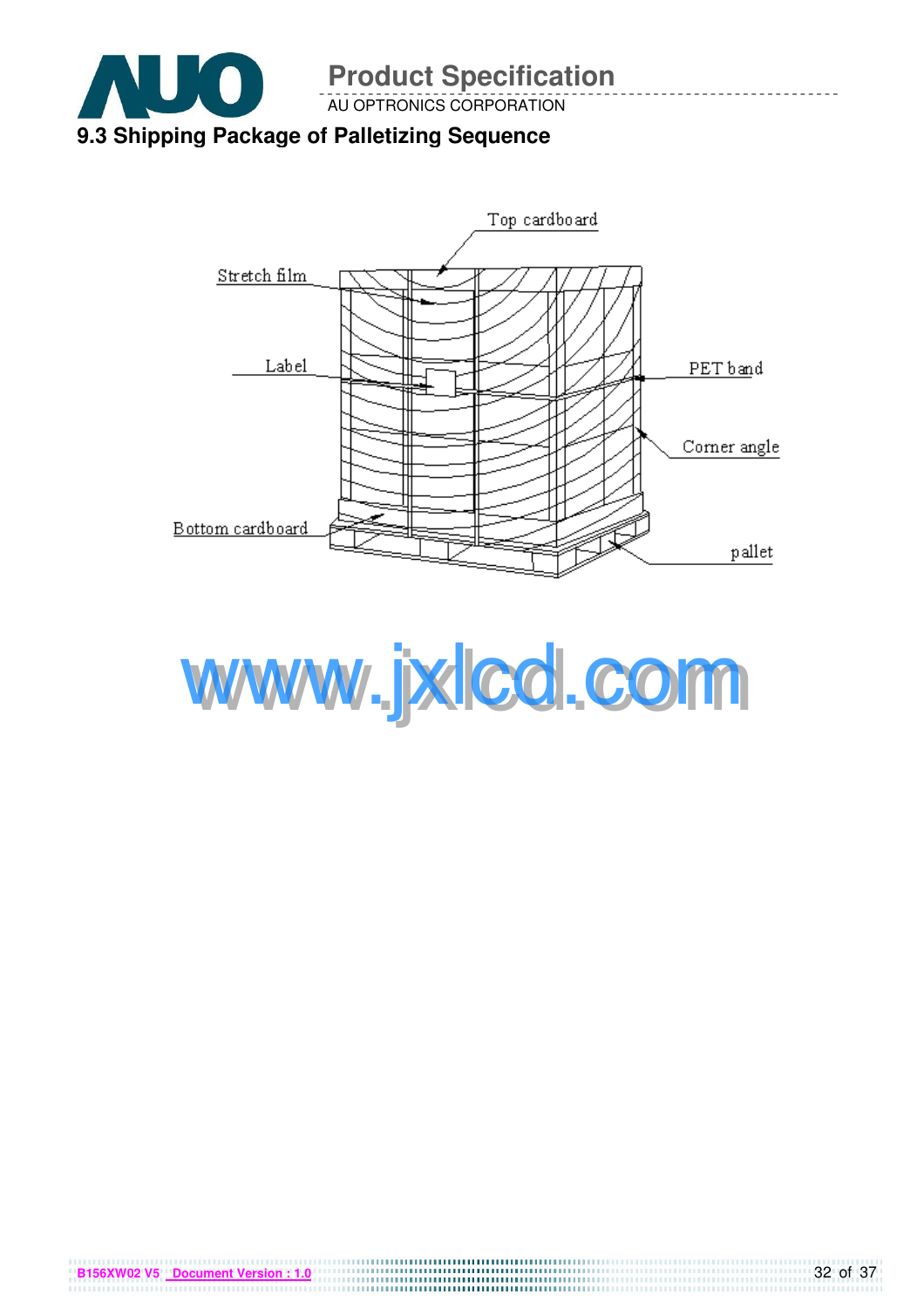

<u>.</u> . . . . . . . . .

AU OPTRONICS CORPORATION

# **10. Appendix: EDID Description**

| <b>Address</b> | <b>FUNCTION</b>                                                         | Value                | Value      | Value                   |
|----------------|-------------------------------------------------------------------------|----------------------|------------|-------------------------|
| <b>HEX</b>     |                                                                         | <b>HEX</b>           | <b>BIN</b> | <b>DEC</b>              |
| 0              | Header                                                                  | 00                   | 00000000   | 0                       |
| 1              | Header                                                                  | FF                   | 11111111   | 255                     |
| $\overline{c}$ | Header                                                                  | FF                   | 11111111   | 255                     |
| 3              | Header                                                                  | FF                   | 11111111   | 255                     |
| 4              | Header                                                                  | FF                   | 11111111   | 255                     |
| 5              | Header                                                                  | <b>FF</b>            | 11111111   | 255                     |
| 6              | Header                                                                  | FF                   | 11111111   | 255                     |
| 7              | Header                                                                  | 00                   | 00000000   | 0                       |
| 8              | EISA manufacture code = 3 Character ID                                  | 06                   | 00000110   | 6                       |
| 9              | EISA manufacture code (Compressed ASCII)                                | AF                   | 10101111   | 175                     |
| 0A             | Panel Supplier Reserved - Product Code                                  | EC                   | 11101100   | 236                     |
| 0B             | Panel Supplier Reserved - Product Code                                  | 25                   | 00100101   | 37                      |
|                | LCD module Serial No - Preferred but Optional<br>("0")                  |                      |            |                         |
| 0C             | if not used)                                                            | 00                   | 00000000   | 0                       |
|                | LCD module Serial No - Preferred but Optional<br>("0"                   |                      |            |                         |
| 0D             | if not used)                                                            | 00                   | 00000000   | 0                       |
| 0E             | LCD module Serial No. Preferred but Optional ("0"<br>۰.<br>if not used) | 0 <sub>0</sub>       | 00000000   | 0                       |
|                | $($ "0")<br>LCD module Serial No - Preferred but Optional               |                      |            |                         |
| 0F             | if not used)                                                            | 00                   | 00000000   | 0                       |
| 10             | Week of manufacture                                                     | 00                   | 00000000   | 0                       |
| 11             | Year of manufacture                                                     | 13                   | 00010011   | 19                      |
| 12             | EDID structure version $# = 1$                                          | 01                   | 00000001   | 1                       |
| 13             | EDID revision $# = 3$                                                   | 04                   | 00000100   | $\overline{\mathbf{4}}$ |
|                | Video I/P definition = Digital I/P (90 (6-bit) or A0                    |                      |            |                         |
| 14             | $(8-Bit)$                                                               | 95                   | 10010101   | 149                     |
|                | $cm$ (Rounded to cm)<br>Max H image size $=$                            |                      |            |                         |
| 15             | <b>CM</b> (Rounded to cm)<br>Max V image size $=$                       | 22                   | 00100010   | 34                      |
| 16             |                                                                         | 13                   | 00010011   | 19                      |
|                | Display gamma = $(gamma \times 100) - 100 =$                            |                      |            |                         |
| 17             | Example: $(2.2 \times 100) - 100 = 120$                                 | 78                   | 01111000   | 120                     |
|                | Feature support (no DPMS, Active off, RGB, timing                       |                      |            |                         |
| 18             | $BLK 1$ ) ==> fix=0A                                                    | 02<br>C <sub>8</sub> | 00000010   | $\overline{c}$          |
| 19             | Red/Green Low bit (RxRy/GxGy)                                           |                      | 11001000   | 200                     |
| 1A             | Blue/White Low bit (BxBy/WxWy)                                          | 95<br>9E             | 10010101   | 149                     |
| 1B             | Red X<br>$Rx =$                                                         |                      | 10011110   | 158                     |
| 1 <sup>C</sup> | Red Y<br>$Ry =$                                                         | 57                   | 01010111   | 87                      |
| 1D             | Green X<br>$Rx =$<br>B156XW02 V5 Document Version: 1.0                  | 54                   | 01010100   | 84<br>33 of 37          |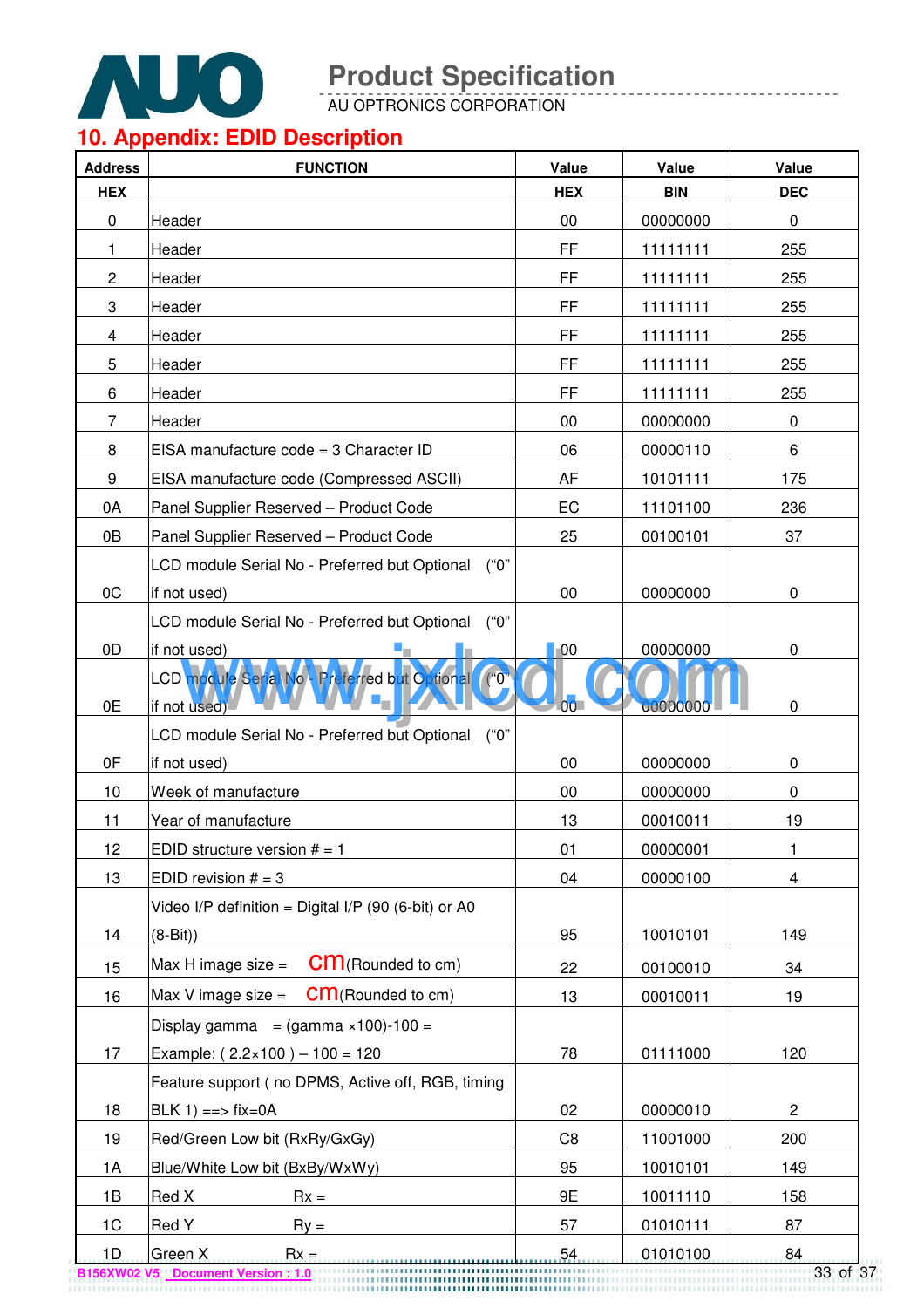

AU OPTRONICS CORPORATION

| 1E | Green Y<br>$Ry =$                                    | 92     | 10010010 | 146       |
|----|------------------------------------------------------|--------|----------|-----------|
| 1F | Blue X<br>$Rx =$                                     | 26     | 00100110 | 38        |
| 20 | <b>Blue Y</b><br>$Ry =$                              | 0F     | 00001111 | 15        |
| 21 | White X<br>$Rx =$                                    | 50     | 01010000 | 80        |
| 22 | White Y<br>$\mathsf{R}y =$                           | 54     | 01010100 | 84        |
| 23 | <b>Established timings 1</b><br>(00h if not used)    | 00     | 00000000 | $\pmb{0}$ |
| 24 | Established timings 2<br>(00h if not used)           | 00     | 00000000 | $\pmb{0}$ |
| 25 | Manufacturer's timings<br>(00h if not used)          | 00     | 00000000 | $\pmb{0}$ |
| 26 | Standard timing ID1<br>(01h if not used)             | 01     | 00000001 | 1         |
| 27 | Standard timing ID1<br>(01h if not used)             | 01     | 00000001 | 1         |
| 28 | Standard timing ID2<br>(01h if not used)             | 01     | 00000001 | 1         |
| 29 | Standard timing ID2<br>(01h if not used)             | 01     | 00000001 | 1         |
| 2A | Standard timing ID3<br>(01h if not used)             | 01     | 00000001 | 1         |
| 2B | Standard timing ID3<br>(01h if not used)             | 01     | 00000001 | 1         |
| 2C | Standard timing ID4<br>(01h if not used)             | 01     | 00000001 | 1         |
| 2D | Standard timing ID4<br>(01h if not used)             | 01     | 00000001 | 1         |
| 2E | Standard timing ID5<br>(01h if not used)             | 01     | 00000001 | 1         |
| 2F | Standard timing ID5<br>(01h if not used)             | 01     | 00000001 | 1         |
| 30 | Standard timing ID6 (01h if not used)                | 01     | 00000001 | 1         |
| 31 | Standard timing ID6 (01h if not used)                | 01     | 00000001 | 1         |
| 32 |                                                      | 01     | 00000001 | 1         |
| 33 | Standard timing ID7<br>(01h if not used)             | 01     | 00000001 | 1         |
| 34 | Standard timing ID8<br>(01h if not used)             | 01     | 00000001 | 1         |
| 35 | Standard timing ID8<br>(01h if not used)             | 01     | 00000001 |           |
|    | Pixel Clock/10,000                                   |        |          |           |
| 36 | (LSB)                                                | 12     | 00010010 | 18        |
|    | Pixel Clock/10,000                                   |        |          |           |
| 37 | (MSB)                                                | 1B     | 00011011 | 27        |
|    | Horizontal Active $=$ pixels                         |        |          |           |
| 38 | (lower 8 bits)                                       | 56     | 01010110 | 86        |
|    | Horizontal Blanking (Thbp) = pixels                  |        |          |           |
| 39 | (lower 8 bits)                                       | 5A     | 01011010 | 90        |
|    | Horizontal Active/Horizontal blanking (Thbp)         |        |          |           |
| 3A | (upper4:4 bits)                                      | 50     | 01010000 | 80        |
| 3B | Vertical Active $=$ lines                            | $00\,$ | 00000000 | 0         |
|    | Vertical Blanking $(Tvbp) =$ lines (DE Blanking typ. |        |          |           |
| 3C | for DE only panels)                                  | 19     | 00011001 | 25        |
|    | Vertical Active: Vertical Blanking (Tvbp)            |        |          |           |
| 3D | (upper4:4 bits)                                      | 30     | 00110000 | 48        |

**B156XW02 V5** Document Version : 1.0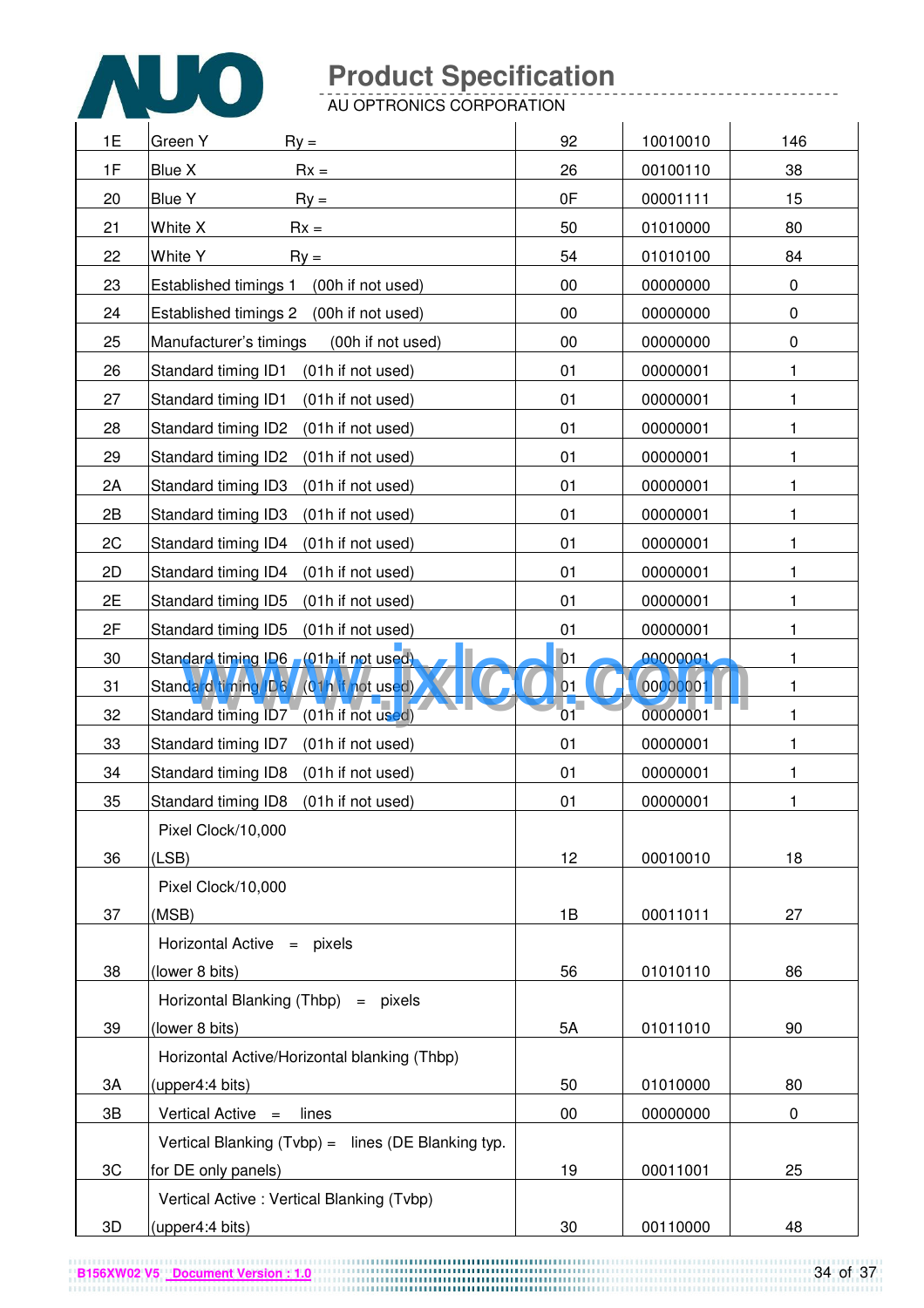

AU OPTRONICS CORPORATION

| 3E | Horizontal Sync, Offset (Thfp) = pixels              | 30             | 00110000 | 48        |
|----|------------------------------------------------------|----------------|----------|-----------|
| 3F | Horizontal Sync, Pulse Width = $pixels$              | 20             | 00100000 | 32        |
|    | Vertical Sync, Offset $(Tvfp) = 3$ lines<br>Sync     |                |          |           |
| 40 | Width $= 1$ lines                                    | 36             | 00110110 | 54        |
| 41 | Horizontal Vertical Sync Offset/Width upper 2 bits   | 00             | 00000000 | $\pmb{0}$ |
| 42 | Horizontal Image Size = $mm$                         | 58             | 01011000 | 88        |
| 43 | mm<br>Vertical image Size =                          | C <sub>1</sub> | 11000001 | 193       |
| 44 | Horizontal Image Size / Vertical image size          | 10             | 00010000 | 16        |
| 45 | Horizontal Border = $0$ (Zero for Notebook LCD)      | 00             | 00000000 | 0         |
| 46 | Vertical Border = $0$<br>(Zero for Notebook LCD)     | $00\,$         | 00000000 | $\pmb{0}$ |
|    | 0: Non-interlace, 1: Interlace<br>Bit[7]             |                |          |           |
|    | Bit[6:5] 00: Normal display, no strero, see VESA     |                |          |           |
|    | EDID Spec 1.3                                        |                |          |           |
|    | Bit[4:3] 00: Analog composite, 01: Bipolar analog    |                |          |           |
|    | composite, 10: Digital                               |                |          |           |
|    | composite, 11: Digital separate                      |                |          |           |
|    | : The interpretation of bits 2 and 1 is<br>Bit[2:1]  |                |          |           |
|    | dependent on the decode of bits 4 and 3              |                |          |           |
|    | <u>- see VESA EDID Spec<sup>-</sup>1.3</u>           |                |          |           |
| 47 | See VESA EDID Spec 1.3<br>Bit[0]<br>==> fix=1A       |                |          | 26        |
|    | Pixel Clock/10,000                                   |                |          |           |
| 48 | (LSB)                                                | 0C             | 00001100 | 12        |
|    | Pixel Clock/10,000                                   |                |          |           |
| 49 | (MSB)                                                | 12             | 00010010 | 18        |
|    | Horizontal Active $=$ xxxx pixels                    |                |          |           |
| 4A | (lower 8 bits)                                       | 56             | 01010110 | 86        |
|    | Horizontal Blanking (Thbp) = $xxxxx$ pixels          |                |          |           |
| 4B | (lower 8 bits)                                       | 5A             | 01011010 | 90        |
|    | Horizontal Active/Horizontal blanking (Thbp)         |                |          |           |
| 4C | (upper4:4 bits)                                      | 50             | 01010000 | 80        |
| 4D | Vertical Active $=$ xxxx lines                       | $00\,$         | 00000000 | 0         |
|    | Vertical Blanking $(Tvbp) = xxxx$ lines (DE Blanking |                |          |           |
| 4E | typ. for DE only panels)                             | 19             | 00011001 | 25        |
|    | Vertical Active: Vertical Blanking (Tvbp)            |                |          |           |
| 4F | (upper4:4 bits)                                      | 30             | 00110000 | 48        |
| 50 | Horizontal Sync, Offset $(Thfp) =$ xxxx pixels       | 30             | 00110000 | 48        |
| 51 | Horizontal Sync, Pulse Width $=$ xxxx pixels         | 20             | 00100000 | 32        |
|    | Vertical Sync, Offset $(Tvfp) = xx$ lines<br>Sync    |                |          |           |
| 52 | Width $=$ xx lines<br>                               | 36             | 00110110 | 54        |

35 of 37 **B156XW02 V5 Document Version : 1.0**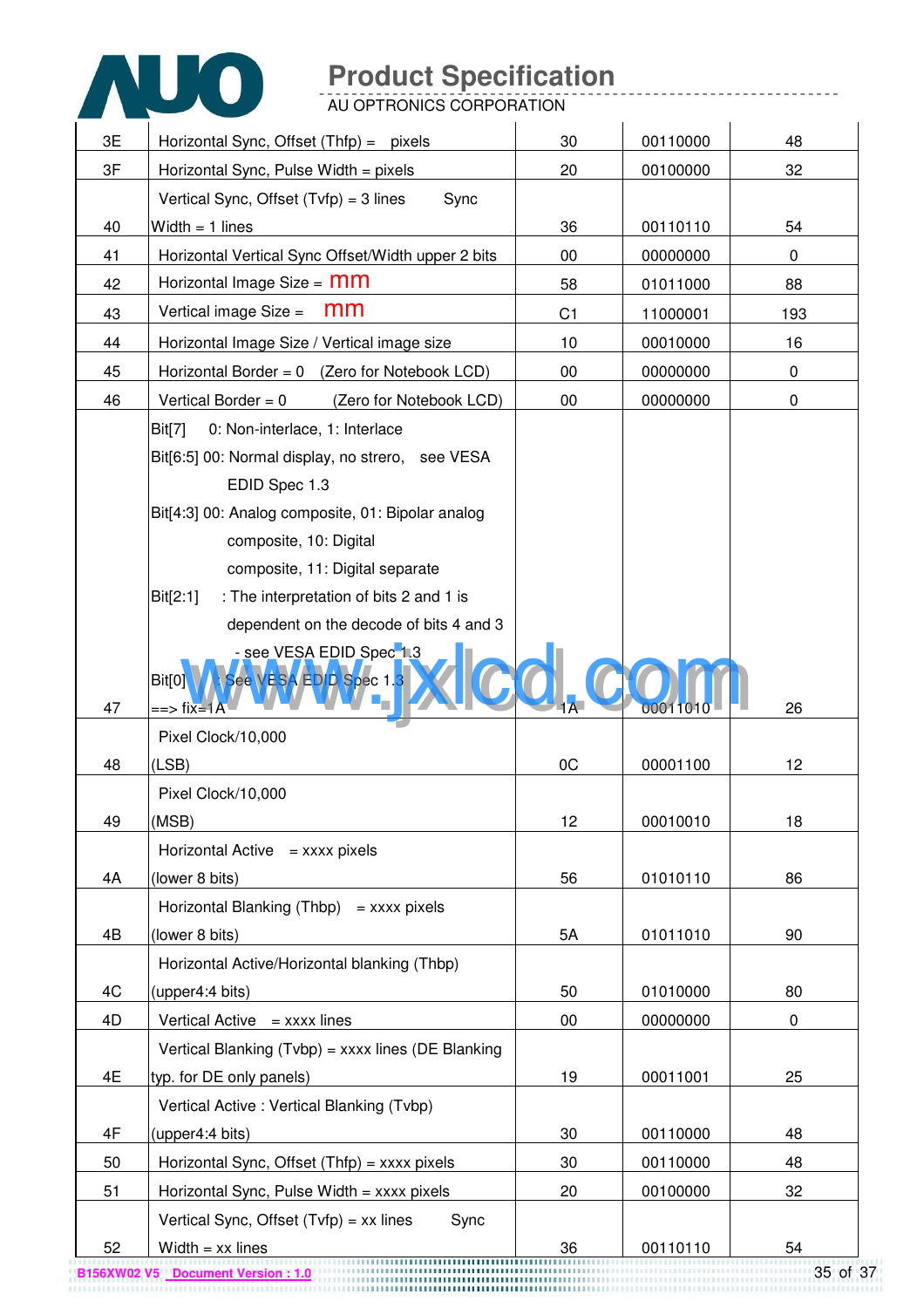

AU OPTRONICS CORPORATION

| 53 | Horizontal Vertical Sync Offset/Width upper 2 bits  | 00              | 00000000 | $\mathbf 0$      |
|----|-----------------------------------------------------|-----------------|----------|------------------|
| 54 | Horizontal Image Size = xxx mm                      | 58              | 01011000 | 88               |
| 55 | Vertical image Size = xxx mm                        | C <sub>1</sub>  | 11000001 | 193              |
| 56 | Horizontal Image Size / Vertical image size         | 10              | 00010000 | 16               |
| 57 | Horizontal Border = $0$ (Zero for Notebook LCD)     | 00              | 00000000 | $\mathbf 0$      |
| 58 | Vertical Border = $0$<br>(Zero for Notebook LCD)    | 00              | 00000000 | $\boldsymbol{0}$ |
|    | 0: Non-interlace, 1: Interlace<br>Bit[7]            |                 |          |                  |
|    | Bit[6:5] 00: Normal display, no strero, see VESA    |                 |          |                  |
|    | EDID Spec 1.3                                       |                 |          |                  |
|    | Bit[4:3] 00: Analog composite, 01: Bipolar analog   |                 |          |                  |
|    | composite, 10: Digital composite, 11:               |                 |          |                  |
|    | Digital separate                                    |                 |          |                  |
|    | : The interpretation of bits 2 and 1 is<br>Bit[2:1] |                 |          |                  |
|    | dependent on the decode of bits 4 and 3             |                 |          |                  |
|    | - see VESA EDID Spec 1.3                            |                 |          |                  |
|    | : See VESA EDID Spec 1.3<br><b>Bit[0]</b>           |                 |          |                  |
| 59 | ==> fix=1A                                          | 1A              | 00011010 | 26               |
| 5A | Flag                                                | 00              | 00000000 | $\mathbf 0$      |
| 5B | Flag                                                | $\overline{00}$ | 00000000 | 0                |
| 5C | Flag                                                | 00              | 00000000 | $\mathbf 0$      |
|    | Data Type Tag: Alphanumeric Data String (ASCII)     |                 |          |                  |
| 5D | ==> fix=FE                                          | <b>FE</b>       | 11111110 | 254              |
| 5E | Flag                                                | 00              | 00000000 | $\mathbf 0$      |
| 5F | Dell P/N 1 <sup>st</sup> Character                  | 54              | 01010100 | 84               |
| 60 | Dell P/N 2 <sup>nd</sup> Character                  | 35              | 00110101 | 53               |
| 61 | Dell P/N 3 <sup>rd</sup> Character                  | 43              | 01000011 | 67               |
| 62 | Dell P/N 4 <sup>th</sup> Character                  | 44              | 01000100 | 68               |
| 63 | Dell P/N 5 <sup>th</sup> Character                  | 52              | 01010010 | 82               |
|    | <b>EDID Revision</b>                                |                 |          |                  |
|    | Bit[6:0] See charts below                           |                 |          |                  |
| 64 | Bit[7] 0: X-rev, 1: A-rev                           | 0A              | 00001010 | 10               |
| 65 | Manufacturer P/N                                    | 42              | 01000010 | 66               |
| 66 |                                                     |                 |          |                  |
|    | Manufacturer P/N                                    | 31              | 00110001 | 49               |
| 67 | Manufacturer P/N                                    | 35              | 00110101 | 53               |
| 68 | Manufacturer P/N                                    | 36              | 00110110 | 54               |
| 69 | Manufacturer P/N                                    | 58              | 01011000 | 88               |
| 6A | Manufacturer P/N                                    | 57              | 01010111 | 87               |
|    | Manufacturer P/N (If <13 char, then terminate with  |                 |          |                  |
| 6B | ASCII code 0Ah, set remaining char = 20h)           | 32              | 00110010 | 50               |

36 of 37 **B156XW02 V5 Document Version : 1.0**